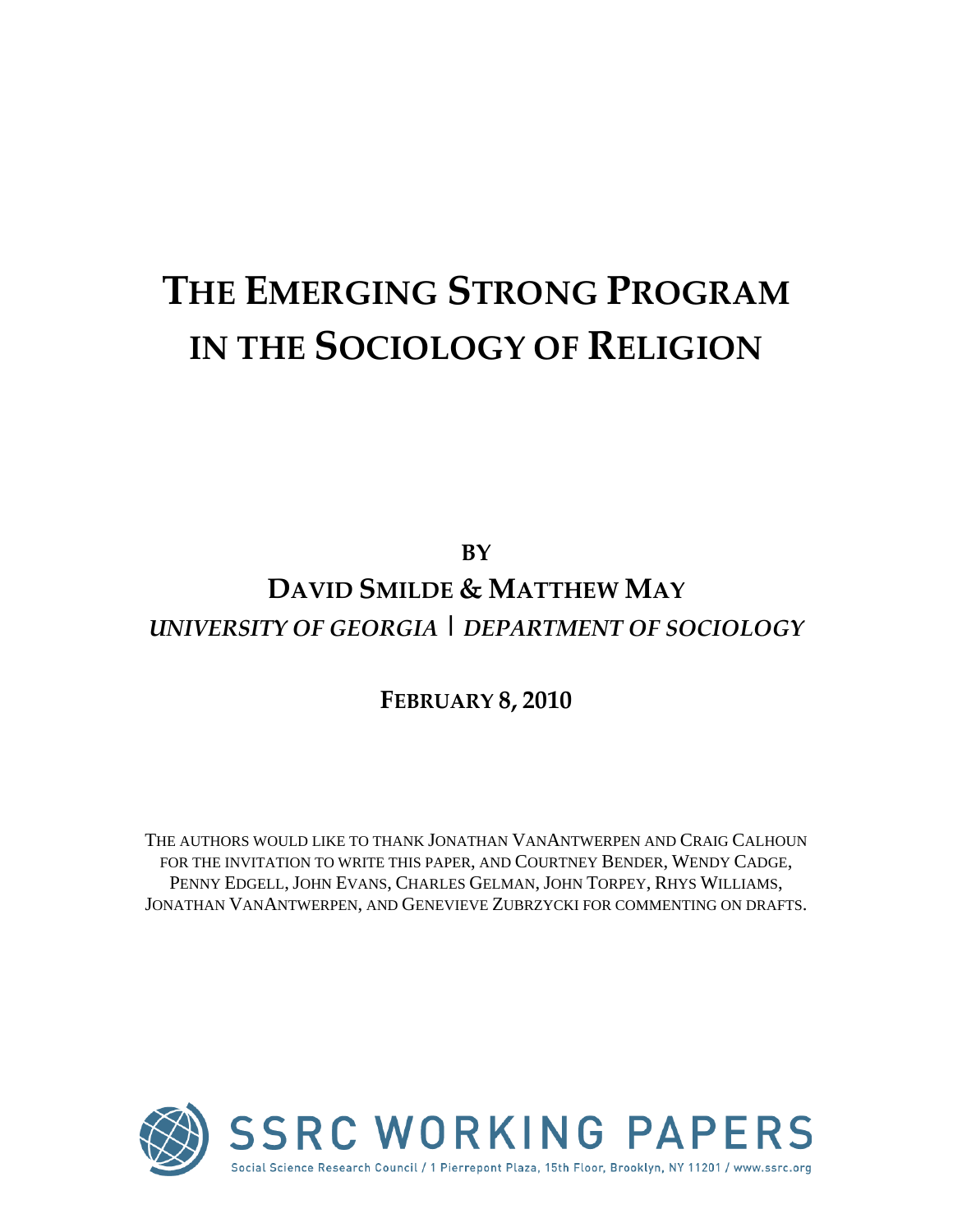#### **Introduction**

*After a long period of neglect, sociologists have rediscovered the study of religion in recent decades […] the field has been transformed from a relatively isolated, sometimes stagnant intellectual area to a vibrant, exciting subfield that is open to, and well connected with, other areas of inquiry.* 

> Christopher Ellison and Darren Sherkat, "The Sociology of Religion in the 21st Century: Introduction" (2008)

*My own sense is that the sociological study of religion has now entered an ill-defined transition phase in which many scholars are moving beyond some of the field's burning concerns of recent years but have not yet clearly redefined the major issues, challenges and goals for the future.* 

Christian Smith, "Future Directions in the Sociology of Religion" (2008)

*The study of religion is in a state of crisis. Sociology of religion, and other disciplines, have neither anticipated nor plausibly explained the resurgence of religion we have witnessed over the last decades. We work with diverse concepts of religion that are basically incompatible with each other and with theories that at best have exhausted their potential and at worst seem to confirm our preconceptions rather than explain the world in which we live. Therefore, it seems to be an opportune moment to reflect on the presuppositions, concepts, and theories which should inform the study of religion.* 

Martin Riesebrodt, "Theses on a Theory of Religion" (2008)

The sociology of religion is experiencing a period of renewed vitality yet, at the same time, one of critical paradigmatic reflection. Whether the current situation appears as an opportunity, transition, or crisis depends on your point of view. But it is clear that over the past two decades scholarly, media, and societal interest in religious phenomena has increased at the same time that considerable renewal of the concepts and methods used by the sub-discipline has occurred. This renewal within the sociology of religion was spurred by reframing the debate on secularization, even challenging the concept, as well as a move towards active, agentive concepts of religious practice that could capture the richness and vitality of religious manifestations in the late 20th century.

These trends were codified by Stephen Warner in his 1993 article on the emergence of a "new paradigm" in the study of religion (Warner 1993). Warner argued that in the "old paradigm," based on the European experience of secularization, scholars saw meaning as the main function of religion, and predicted that in modern pluralistic contexts religion would become increasingly abstract and privatistic. In contrast, in the new paradigm scholars saw empowerment as religion's main function, and regarded religious pluralism as the norm. While formerly researchers of religion concentrated on the construction of meaningful universes and the maintenance of the plausibility of deviant beliefs, researchers within the new paradigm paid attention to what religion did for its adherents. Religious participation was seen as a strategy of action. So, for example, women become involved in conservative religion to ensure the commitment of wayward spouses; ethnic minorities see religious participation as a way to preserve ethnic identity and develop self-help networks; and groups on all sides of the political spectrum fight their battles through religion. Middle class white Christians form the core of the Christian conservative movement, but African American churches play a key role in progressive African American activism and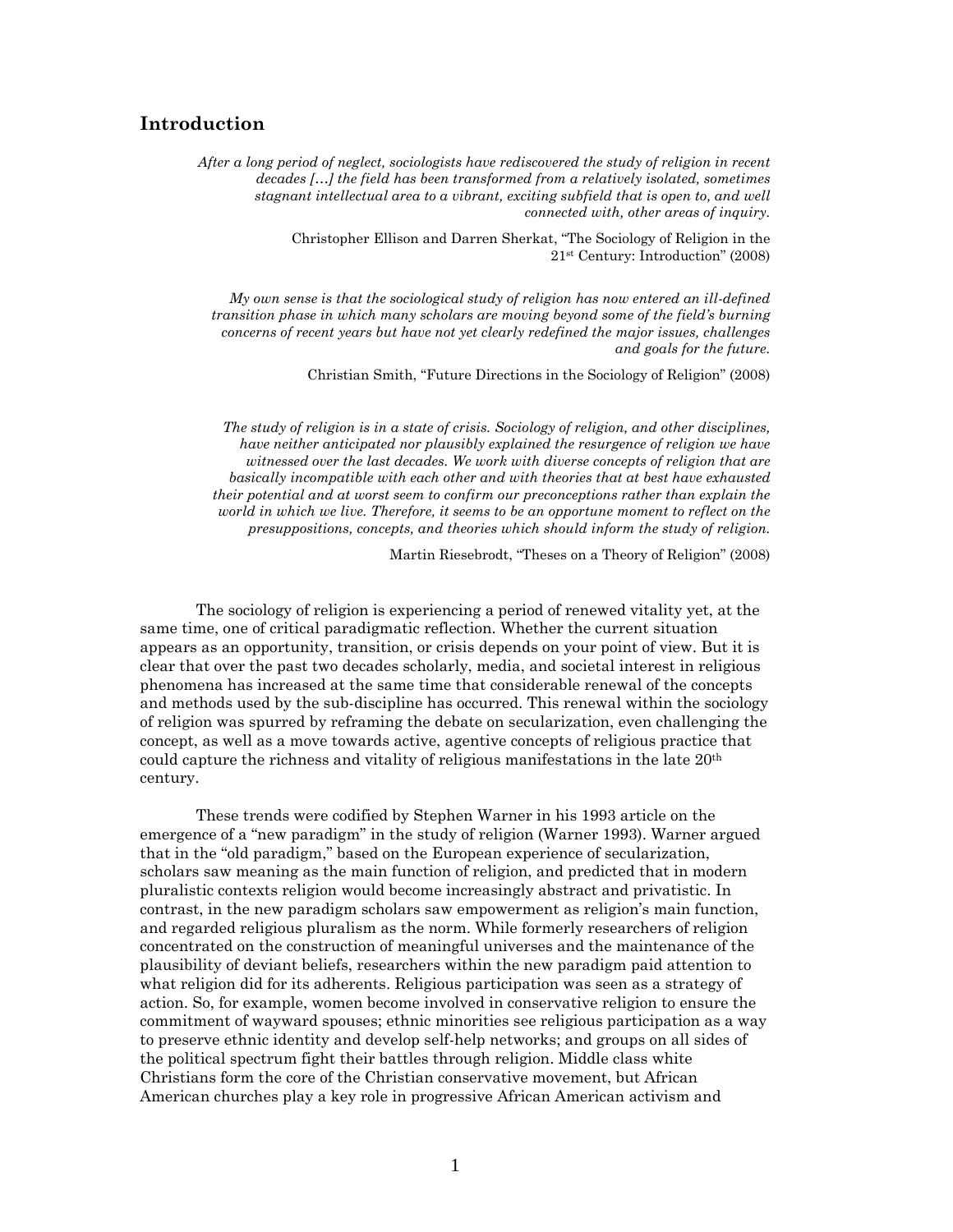religious congregations currently play a key role in gay communities and their struggles.

 The "new paradigm" facilitated and gave focus to a tremendous increase in research over the next decade, which has only continued to increase in the  $21<sup>st</sup>$  century, although it no longer binds contemporary trends in research. The "rational choice" approach to religion, which forms one main current within, but not coterminous with, the new paradigm, has been increasingly challenged. Rational choice scholars famously turned secularization theory on its head, arguing that religious pluralism facilitates, rather than undermines, religious participation. However, careful reexaminations of the data suggest that there is no clear support for this portrayal (Olsen 1998, 1999; Chaves and Gorski 2001). Others have challenged rational choice theory's micro-social portrayal of the religious behavior and action of religious leaders and everyday participants, suggesting that the reliance on naked means-ends rationality leads us to miss some important empirical phenomena (Edgell 2006; Smilde 2007; Wilde 2007). Christian Smith has more broadly argued that the focus on how people achieve goals through religion lacks a convincing account of human motivation and therefore cannot explain why religion exists in the first place (Smith 2003).

 But if the new paradigm no longer holds together existing research in the sociology of religion, what, if anything, is taking its place? Below we present evidence from our content analysis, spanning thirty years of the sociology of religion, which suggests a broad move towards a "strong program" in the sociology of religion. We seek to examine the contours of this trend as well as what it might mean in the particular context of the sub-discipline.

#### **30 Years of the Sociology of Religion**

Scholars' perspectives on where a sub-discipline has been and where it is going are inevitably colored by the particularity of one's field of research and reading. Colleagues can articulate and support quite different interpretations, reaching agreement with only great difficulty. For this reason we thought it would be most fruitful to analyze the state of the sub-discipline through actual empirical research, rather than either a review article or methodological and philosophical discussion. Original empirical research entails a lot of work, even if it results only in modest substantive points; but it has a unique capacity for moving a debate forward by creating a systematic reference to the empirical world.

We looked at thirty years of journal articles in the sociology of religion, published in three general sociology journals (*American Journal of Sociology*, *American Sociological Review*, and *Social Forces*) and two sociology of religion journals (*Sociology of Religion* and the *Journal for the Scientific Study of Religion*). We think of academic journal articles as one of several structured public spheres of the sub-discipline. Rather than objective collections of "the best" research determined by timeless scientific criteria, we see the articles published in academic journals as the results of negotiation between authors, referees, and editors, all guided by the dominant perspectives and discourses of their day. Journal articles reflect not only the interests and innovations, but also the prejudices and blinders of their historical context, and this is exactly what we are trying to measure. Indeed, it is precisely because journals tend to be more conservative than books that we see it as a useful indicator of the overall state of the sub-discipline.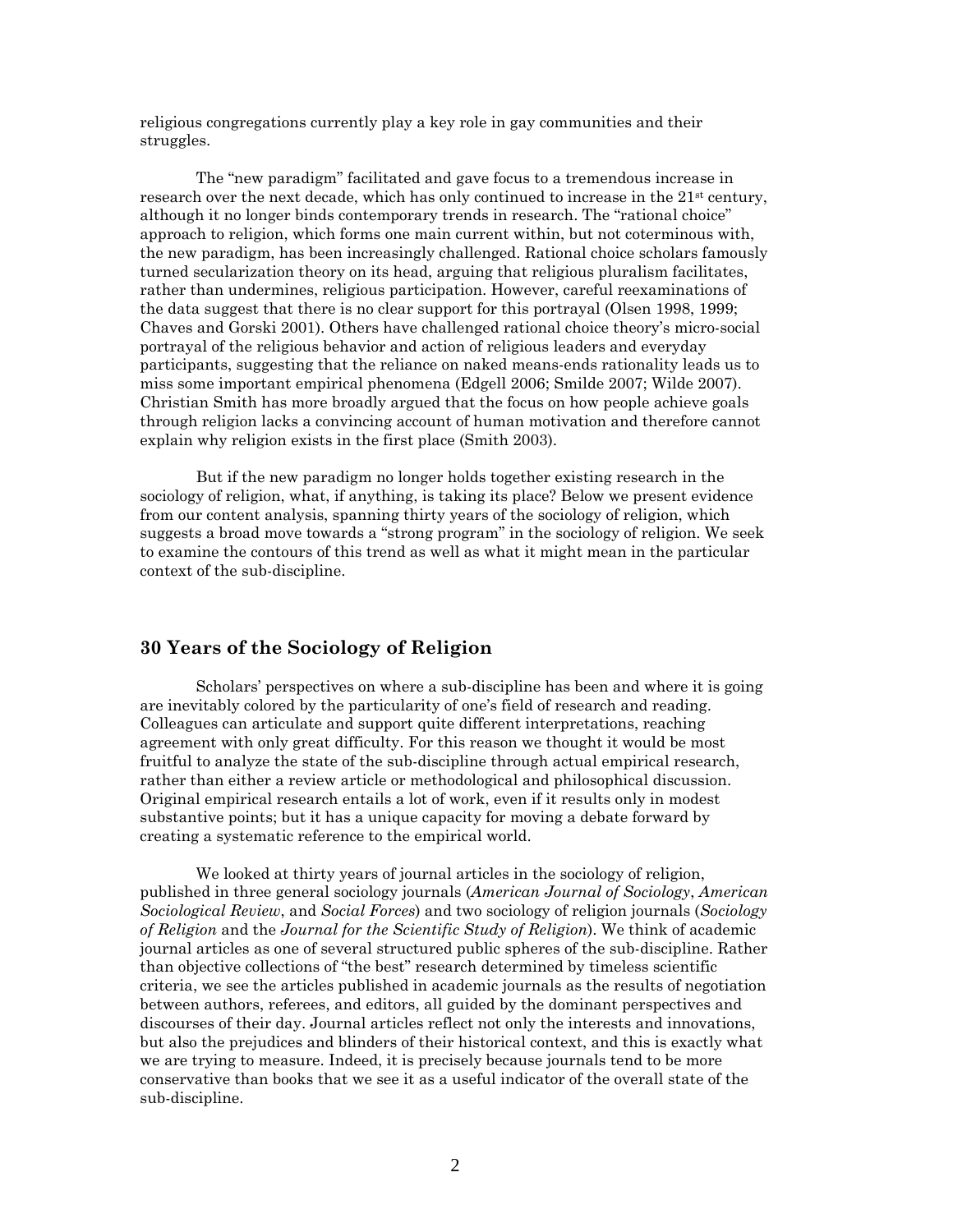Our sample consisted of 587 articles covering the period from 1978 to 2007. We coded these articles for the religious tradition(s) and national context(s), the sources of funding they list, the causal model they used, and their socio-evaluative findings. (A more detailed description of the research project and coding rules can be found in the methodological appendix.)



#### **Figure 1.—Number of articles on religion in the top three sociology journals, 1978/2007:**

Note.—Includes articles from *American Journal of Sociology*, *American Sociological Review*, and *Social Forces*. Given the small numbers and the relatively small increase, the trend is not statistically significant.  $p = .437$ . All p-values are calculated using a two-tailed Chi-square test.

A presupposition underlying this effort is our view of scholarly sub-disciplines such as the sociology of religion as discursive fields in which discourses function not as cultural templates that individuals enact, but as contexts within which individuals make intelligible their actions. We cannot say what is going on in the heads of any of the actors (i.e. the social scientists) being studied. But discursive fields pose certain questions, concerns and expectations which greatly affect the types of issues a scholar focuses on, as well as the types of emotions and evaluations that are deemed reasonable and suitable for publicity. We aim to be able to detect changes in this discursive field over the course of three decades.

Our data seem to support the idea that the sub-discipline is healthy and vibrant. To look at this question we simply counted the number of articles published in the three top sociology journals over the past thirty years. We assume that the publication of an article on religion in these journals means that it is of interest to the larger discipline and not just to sociologists of religion. Thus, fluctuations in the number of articles from a given sub-discipline can suggest a change in interest among sociologists (Ebaugh 2002, 392). Consistent with what some have suggested (Beckford 2000), the data show a slight upward trend, suggesting an increasing interest in religion across the discipline in general. This increase in religion articles is not accounted for by an expanding pie as the overall number of articles in these journals has remained steady, even declining a little bit over the past thirty years (from 794 in the first five-year segment to 714 in the last five-year segment). Putting the trend in terms of the percentage of all articles reviewed, we would see a growth in the percentage of journal articles addressing religious phenomena from 3.7 percent to 5.8 percent over the past thirty years.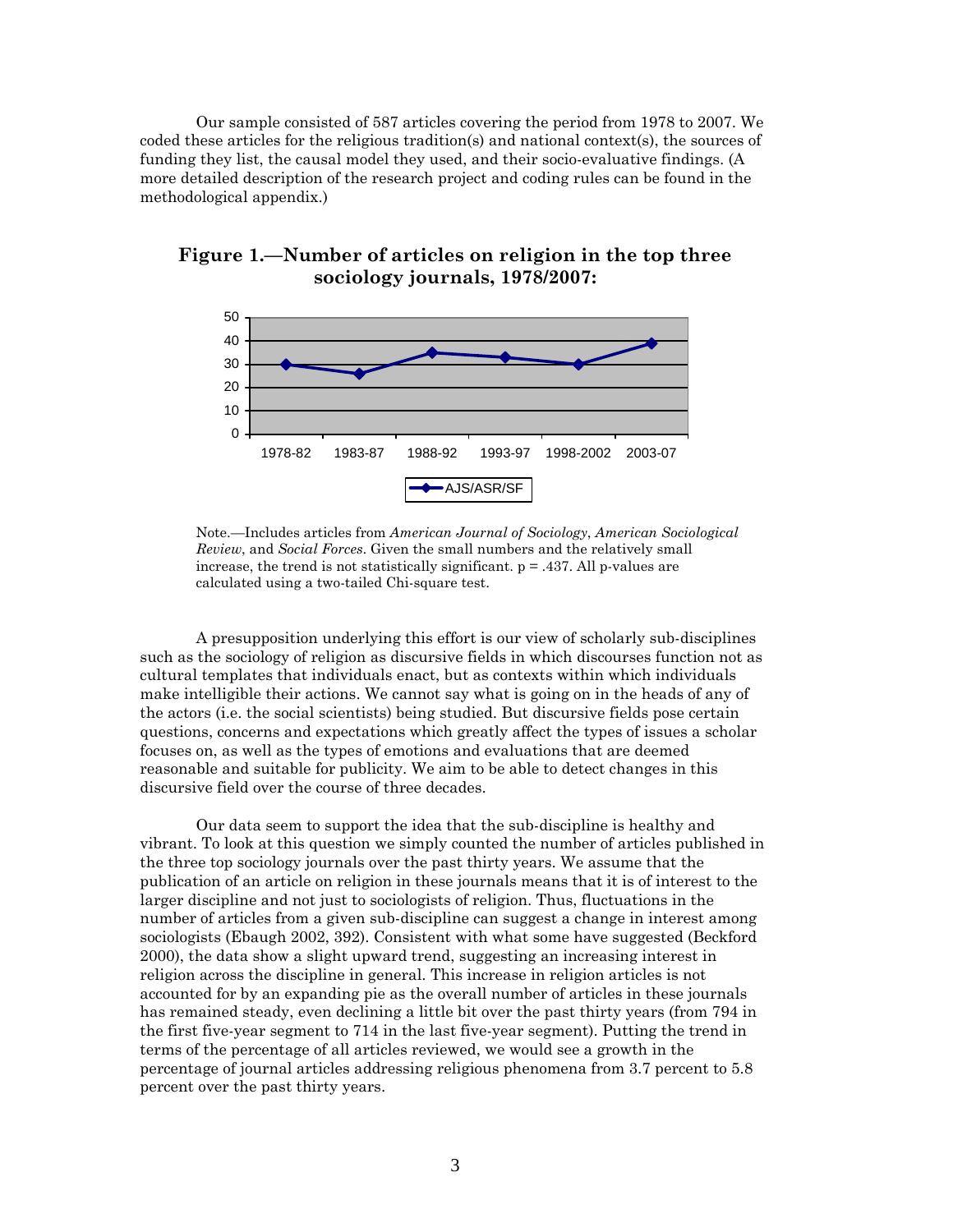#### **The Emerging Strong Program in the Sociology of Religion**

The idea of a "strong program" originated with the sociology of science and its central focus is on the cultural construction of social reality rather than the social construction of culture (see for example Bloor 1991 [1976] and Barnes, Bloor, and Henry 1996). More recently, Jeffrey Alexander has made the idea of a strong program the centerpiece of his call for a "cultural sociology" that treats culture as an autonomous, independent variable, as opposed to the "sociology of culture" (or "weak program") that treats it as a dependent variable (Alexander 2003). Alexander suggests using the tools of hermeneutics and structuralism to demonstrate the internal coherence and meaning of culture, the fact that it is not infinitely malleable, as well as the way it can have an important impact on non-symbolic social life and structures.

What is the evidence of a strong program emerging in the sociology of religion? We examined this issue by looking at the causal models used in each of the 587 articles we looked at. Excluding theoretical or descriptive articles without causal models, our open coding provided us with fourteen different causal models in the sample. We sorted these models into the mutually exclusive categories of those articles that had religious practices as their *primary* independent variable and those that had social phenomena as their *primary* independent variable. For example, an article that looked at how religious practice affected strategies for confronting retirement would have RP as its primary independent variable. An article looking at how retirement affected religious practice would have SP as its primary independent variable.

The trends visible in Figure 2 are striking. While at the beginning of our sample period it was more common to see a social process as the independent variable, this tendency progressively reversed itself until, in the last period, articles were twice as likely to have religious processes than social processes as their primary independent variable. Indeed, by the last five year period in our study over half of all articles had religious processes as their independent variable. While it seems to have accentuated in the past five years, the trend is clearly evident over a thirty year time span; indeed it has been over two decades since it was more common to have social processes than religious processes as the primary independent variable.

The most basic building block of any strong program is the idea that culture is an autonomous phenomenon that is not reducible to social circumstances. The usual way of arguing for the autonomy of culture is by maintaining that it consists of a system of symbols that are substantially arbitrary. Hence Alexander and Smith: "The arbitrary status of a sign means that its meaning is derived not from its social referent—the signified—but from its relation to other symbols, or signifiers within a discursive code" (2004). This internal determination of meaning is what then gives culture the power to constitute social reality rather than vice versa.

Of course this articulation of the strong program readily grafts onto the sociology of religion: religion becomes an autonomous, irreducible phenomenon that can thus function as an independent variable. Christian Smith, for example, argues for the constitutive and irreducible character of religious belief: "Our believings are what create the conditions and shape of our very perceptions, identity, agency, orientation, purpose—in short, our selves, our lives, and our worlds as we know them" (2003, p.57).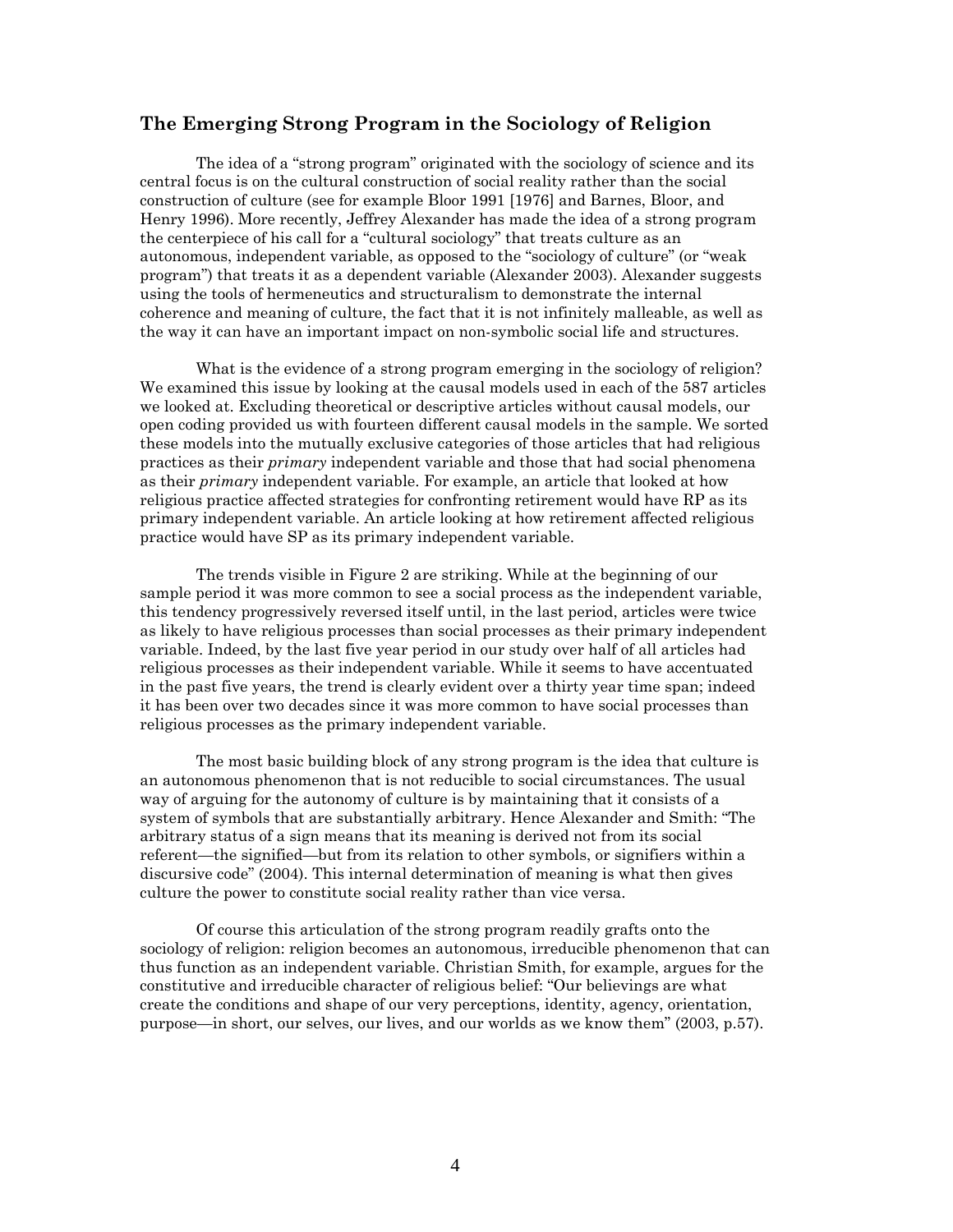**Figure 2.—Articles with religious processes (RP) or social processes (SP) as the primary independent variable (PIV), 1978-2007:** 



Note.—Includes articles from the entire sample (AJS, ASR, SF, SOR, JSSR). RP as PIV and SP as PIV are mutually exclusive categories. For RP as PIV,  $p = .003$ . For SP as PIV, p = .093. All p-values are calculated using a two-tailed Chi-square test. Social scientists generally consider any finding with a p-value equal to or less than .05 to be statistically significant. A p value of .05 essentially says there is a one in twenty chance that the finding is spurious.

Alexander's development of a strong program of cultural sociology and Smith's push for a more robust concept of religious culture are more than just intellectual movements. They are clearly tied into a long line of normative thinking that sees a relatively autonomous cultural realm as a key element of human dignity and freedom. This impulse is most clearly articulated in the work of Immanuel Kant, but from there is dispersed in myriad directions and through multiple disciplines. In sociology it runs through Max Weber's interest in the role of world religions in economic ethics and Emile Durkheim's idea of the dualism of human nature; it is articulated clearly also in Talcott Parsons's voluntaristic theory of action. Donald Levine says this neo-Kantian impulse formed part of the "quest for a secular ethic" in the early history of sociology (Levine 1995).[1](#page-5-0)

These issues are complex, but for the purposes of this paper we can distinguish between philosophical and sociological versions of normative thinking about cultural autonomy. By the philosophical version we mean the portrait provided by neo-Kantian scholars like Weber, who saw the empirical discovery of irreducible cultural phenomena as a confirmation of human freedom. In this perspective, demonstrating that human beings actively give form to the social world, rather than simply being determined by it, underlines the fact of human freedom. However, this perspective is simply philosophical since human form-giving capacity in the world does not mean humans necessarily act in any objectively moral or desirable way, but only that their actions are not predetermined.

By sociological we mean the portrait provided by neo-Kantian scholars such as Emile Durkheim, who not only saw religious culture as an expression of human form-

<span id="page-5-0"></span><sup>&</sup>lt;sup>1</sup> However, Smith points out that his project is also compatible with a theistic account of religious origins (2003, 122).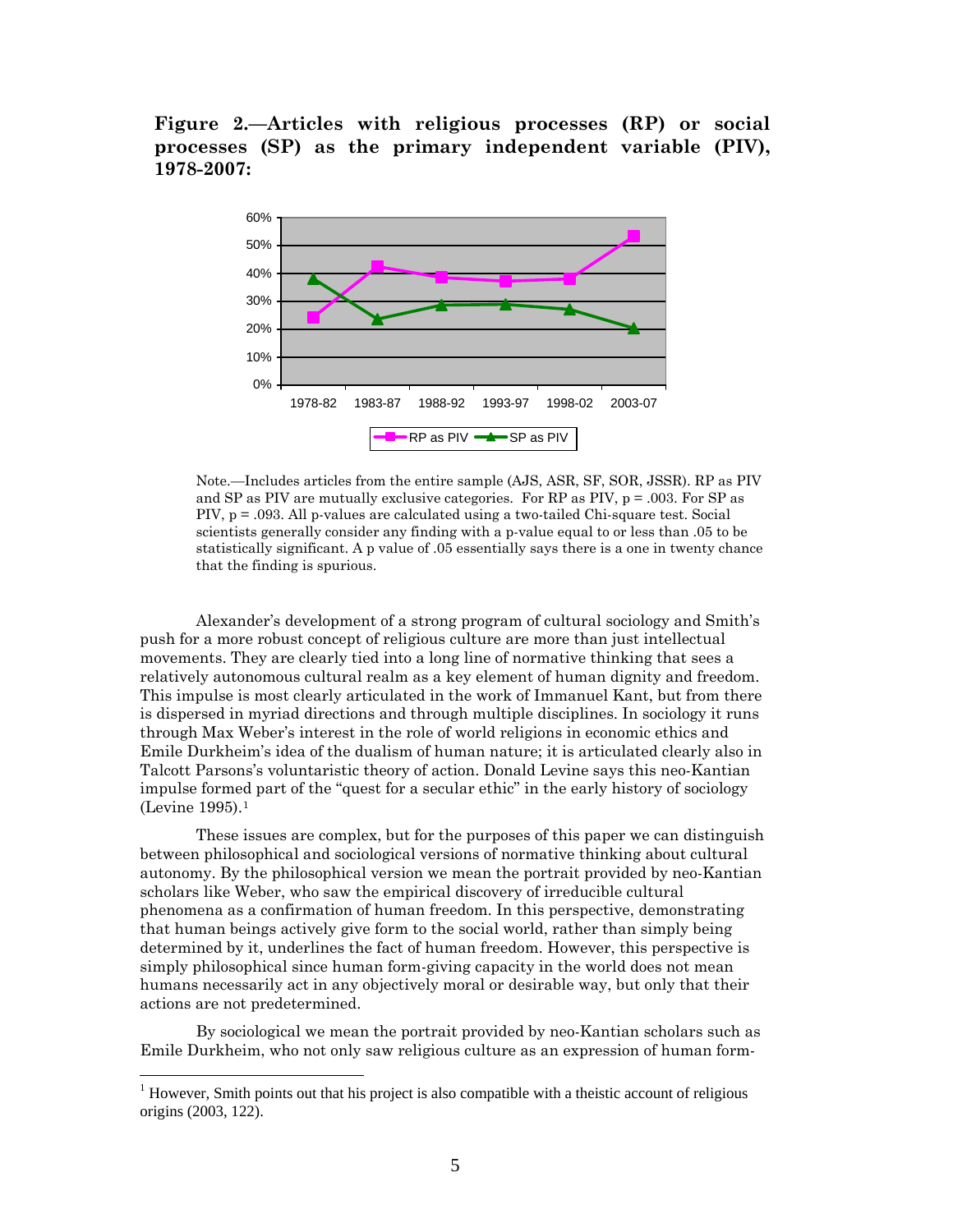giving capacities, but also thought it was morally and sociologically desirable. He portrays religion and culture more broadly as collective representations and forms of ritual practice that help individuals surpass their egoistic interests in solidarity with the collectivity.

In this paper we will refer to contemporary sociological versions of normative thinking in the study of religion—the idea that religious practice facilitates human well-being—as "pro-religiousness." This was already one of the central elements of the "new paradigm" described above.[2](#page-6-0) And, as we will see below, it is only strengthened by the growing emphasis on religion as an independent variable.

We call these normative conclusions "socio-evaluative" findings. Here it is important to point out that there is no one-to-one correspondence between positive socio-evaluative findings and a scholar's religious belief. While positive socioevaluative findings clearly fit with a classic religious impulse that sees right relationship with the divine to be the key to human flourishing—as Moses put it: "keep his decrees and commands, which I am giving you today, so that it may go well with you and your children after you" (Deuteronomy 4:40; see also the first pages of Max Weber's *Sociology of Religion*)—positive consequences of religious practice are entirely compatible with its being a fictitious illusion. Indeed, Durkheim provided the classic articulation of pro-religiousness, despite being an atheist himself.

So what is the relationship between the philosophical and the sociological normative projects? We think it safe to say that a concept of cultural autonomy is a necessary but not sufficient condition of pro-religiousness. Having religion as an independent variable would seem to be a logical requirement for any socio-evaluative findings, positive or negative. If you want to argue that religion has a positive or negative impact you must start by portraying it as an autonomous phenomenon that can have causal impact. Indeed, looking at Table 1 we can see that having religion as the primary independent variable makes it more likely for articles to report socioevaluative findings, whether positive or negative (see Methodological Appendix for coding rules for socio-evaluative findings).

<span id="page-6-0"></span> $2^2$  One important line of research, for example, shows how religious practice has positive impacts on various physical and mental health outcomes (Ellison, et al. 1989; Kass, et al. 1991). Survey research has shown that religious involvement may produce these effects through the discouragement of deviant (Sloane and Potvin 1986; Bainbridge 1989) and risky behavior, including casual sex and consumption of alcohol and tobacco (Dudley, Mutch, and Cruise 1987; Richard, Bell, and Carlson 2000). Religious communities also provide opportunities for social interaction and support, and foster self-esteem, personal efficacy, and effective coping behaviors (see Sherkat and Ellison 1999 for a review). Ethnographic research has focused on the way religious participation helps women (Chong 2008, Davidman 1991, Stacey 1998), racial, ethnic, and sexual minorities (Moon 2004), the poor (Smilde 2007), immigrants (Ebaugh and Saltzman Chafetz 2000), and even the wealthy and powerful (Lindsay 2007) effectively engage their social context.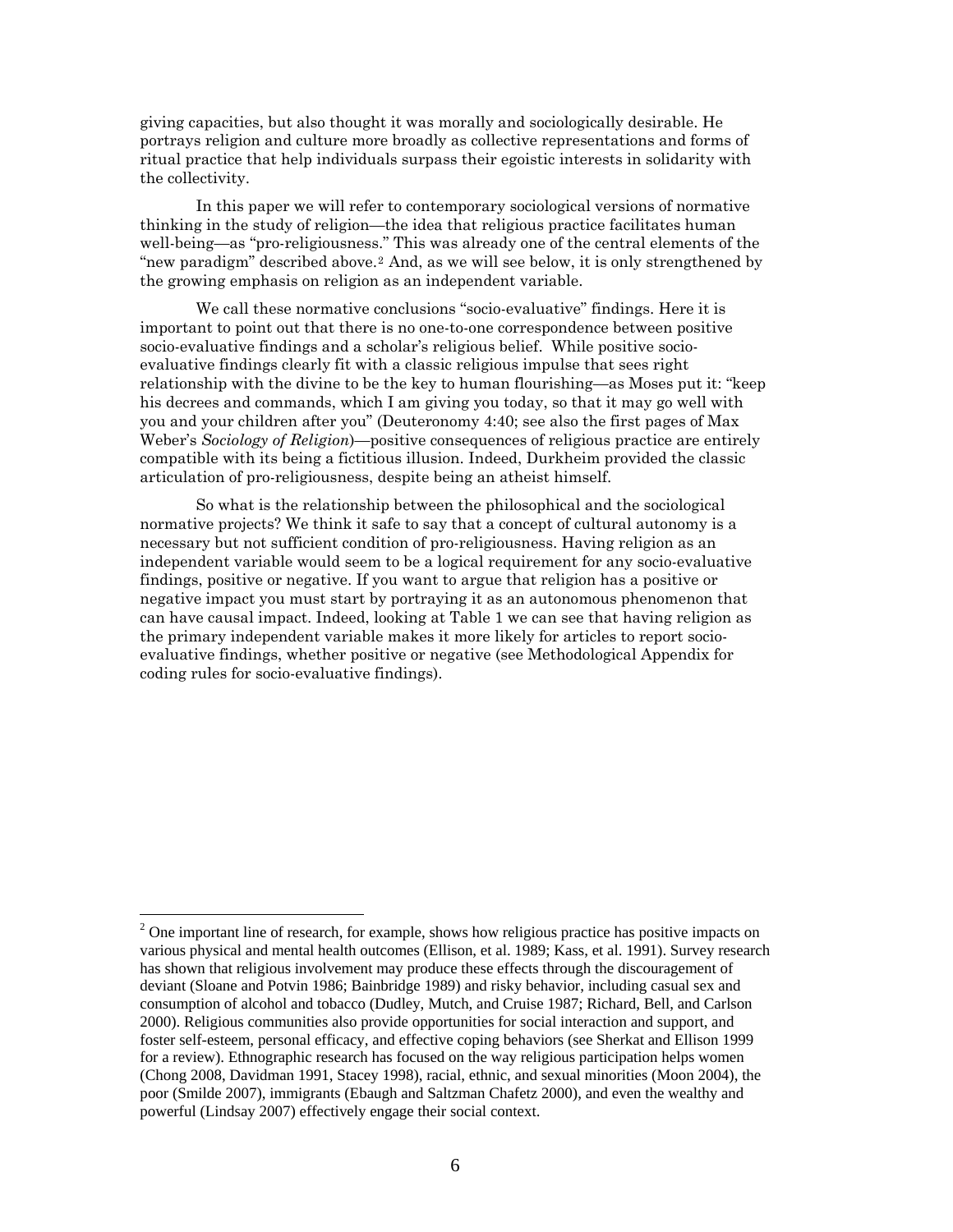| Causal model                                | <b>Articles</b> | Articles with Any Soc.-<br>eval. Findings | Percentage | $P-$<br>values <sup>3</sup> |
|---------------------------------------------|-----------------|-------------------------------------------|------------|-----------------------------|
| Social Process as<br><b>Primary IV</b>      | 173             | 45                                        | 26.1%      | 0.0001                      |
| <b>Religious Phenomena</b><br>as Primary IV | 244             | 146                                       | 59.8%      | 0.0001                      |
| <b>Religious Phenomena</b><br>as Any IV     | 359             | 200                                       | 55.7%      | 0.0001                      |

**Table 1.--Percentage of Socio-evaluative Findings among Articles with Varying Causal Models:** 

Note.—Sample  $(N = 613)$ .<sup>[4](#page-7-0)</sup> Percentage of articles with any socio-evaluative finding in the entire sample is 44.5%. Table reads as follows: e.g., of the 173 articles using a causal model in which a social process was the primary independent variable, 45 (26.1%) provided non-neutral socio-evaluative findings. Social scientists generally consider any finding with a p-value equal to or less than .05 to be statistically significant. A p-value of .05 essentially says there is a one in twenty chance that the finding is spurious. All pvalues are calculated using a two-tailed Chi-square test.

Nevertheless, we can see that this correlation seems to mainly be a product of the relationship between causal direction and *positive* socio-evaluative findings, as the strength of association holds along this axis, while the association between causal model and negative findings is not especially strong. With negative socio-evaluative findings only one type of causal model (religion as any independent variable) reaches an acceptable level of significance. This may indicate that articles with negative socioevaluative findings tend to take religion not as the only independent variable, but as working in concert with other, non-religious variables.<sup>[5](#page-7-1)</sup>

Together, these trends suggest that the growth of a strong program (in which religious practices are portrayed as autonomous, and can therefore be considered independent variables) is an important part of the move towards more socio-evaluative findings in general and increasingly positive socio-evaluative findings in particular.

 $3$  Here we report the actual p-value, rather than simply whether it is below standard thresholds like .05 or .01. In the end these conventions are arbitrary, and with a small sample size such as this, a pvalue that barely misses statistical significance is still informative. 4

<span id="page-7-0"></span><sup>&</sup>lt;sup>4</sup> The total N of our sample varies according to the independent variable being considered (N = 587) when simply looking at articles.  $N = 588$  when looking at national context.  $N = 613$  when looking at religious tradition. See methodological appendix for further explanation.

<span id="page-7-1"></span> $<sup>5</sup>$  So, for example, in our sample Van Poppel, Liefbroer and Schellekens (2003) show that the</sup> existence of long-term class stability in the Netherlands was originally determined by religious identity. In this case the socio-evaluative finding on religion is negative, but it is only one of a number of factors involved. Haddad and Khashan (2003) find, in a survey of Muslims, that the age of respondents and the type of Islam that they profess determined whether they approved of the September 11 attacks. Della, Fave, and Hillery (1980) show that, in spite of an egalitarian ideology, there was a clear hierarchy in the Trappist monastery they studied.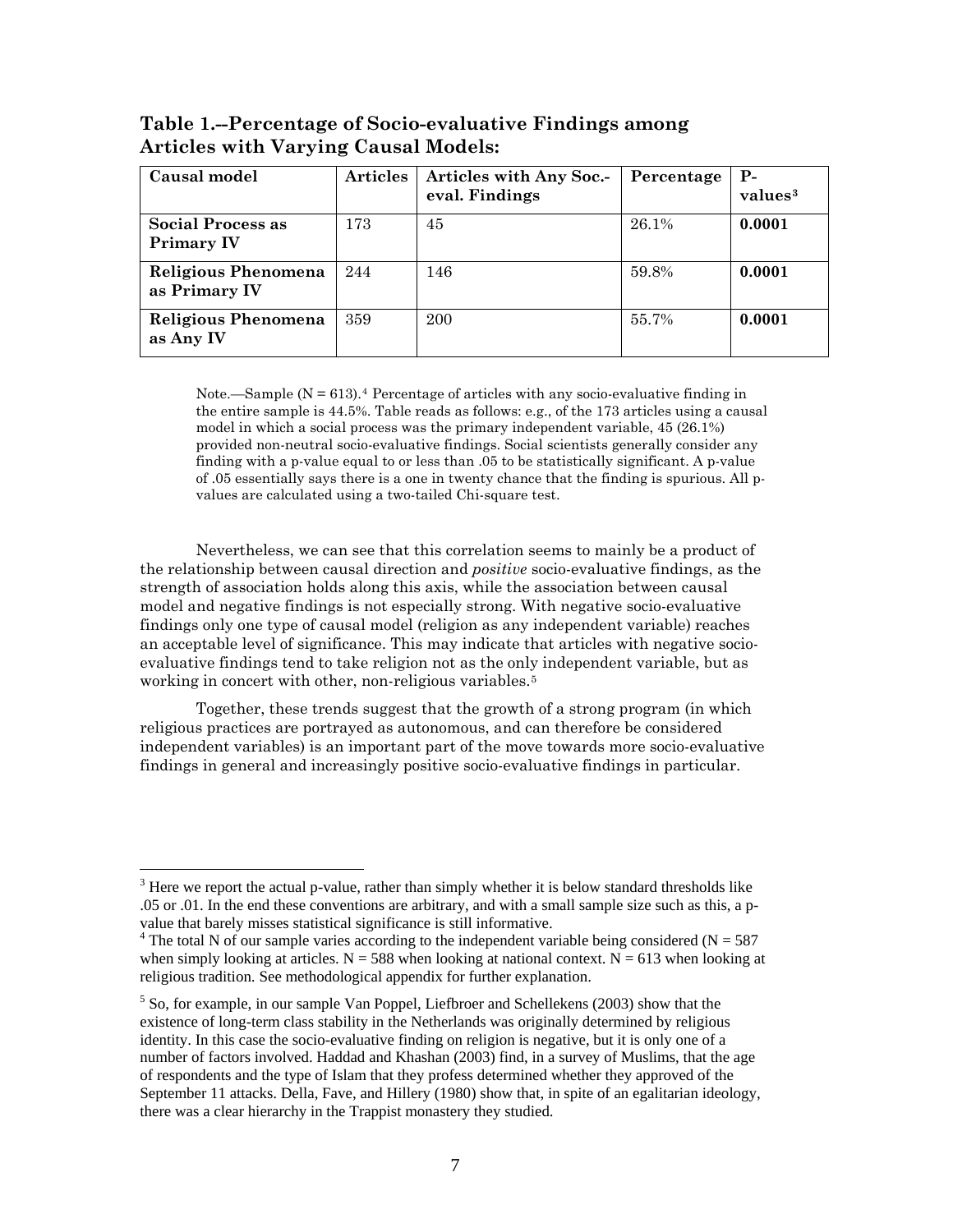| Causal model                                   | <b>Articles</b> | <b>Articles with Positive</b><br><b>Social Evaluation</b> | Percentage | P-values |
|------------------------------------------------|-----------------|-----------------------------------------------------------|------------|----------|
| <b>Social Process as</b><br><b>Primary IV</b>  | 173             | 27                                                        | 15.6%      | .0001    |
| Religious<br>Phenomena as<br><b>Primary IV</b> | 244             | 113                                                       | 46.3%      | .0001    |
| Religious<br>Phenomena as<br>Any IV            | 359             | 150                                                       | 41.7%      | .0001    |

**Table 2.—Percentage of Positive Socio-evaluative Findings among Articles with Varying Causal Models:** 

Note.—Sample ( $N = 613$ ). The percentage of articles with positive socio-evaluative findings in the entire sample is 32.9%. The table reads as follows: e.g., of the 173 articles using a causal model in which a social process was the primary independent variable, 27 (15.6%) provided positive socio-evaluative findings. Social scientists generally consider any finding with a p-value equal to or less than .05 to be statistically significant. A pvalue of .05 essentially says there is a one in twenty chance that the finding is spurious. All p-values are calculated using a two-tailed Chi-square test.

#### **Table 3.—Percentage of Negative Socio-evaluative Findings among Articles with Varying Causal Models:**

| Causal model                           | <b>Articles</b> | Articles with Neg.<br><b>Social Evaluation</b> | Percentage | P-values |
|----------------------------------------|-----------------|------------------------------------------------|------------|----------|
| Social Process as<br><b>Primary IV</b> | 173             | 19                                             | 10.9%      | 0.2459   |
| Religious Phenomena<br>as Primary IV   | 244             | 39                                             | 15.9%      | 0.1505   |
| Religious Phenomena<br>as Any IV       | 359             | 60                                             | 16.7%      | 0.0063   |

Note.—Sample ( $N = 613$ ). The percentage of articles with negative socio-evaluative findings in the entire sample is 14.6%. The table reads as follows: e.g., of the 173 articles using a causal model in which a social process was the primary independent variable, 19 (10.9%) contained negative socio-evaluative findings. Social scientists generally consider any finding with a p-value equal to or less than .05 to be statistically significant. A pvalue of .05 essentially says there is a one in twenty chance that the finding is spurious. All p-values are calculated using a two-tailed Chi-square test.

#### **Interrogating the Strong Program**

While we think the move towards a more robust concept of religious culture and the increased focus on positive socio-evaluative findings are, on balance, positive developments, we believe that the desirability of a "strong program" as it has been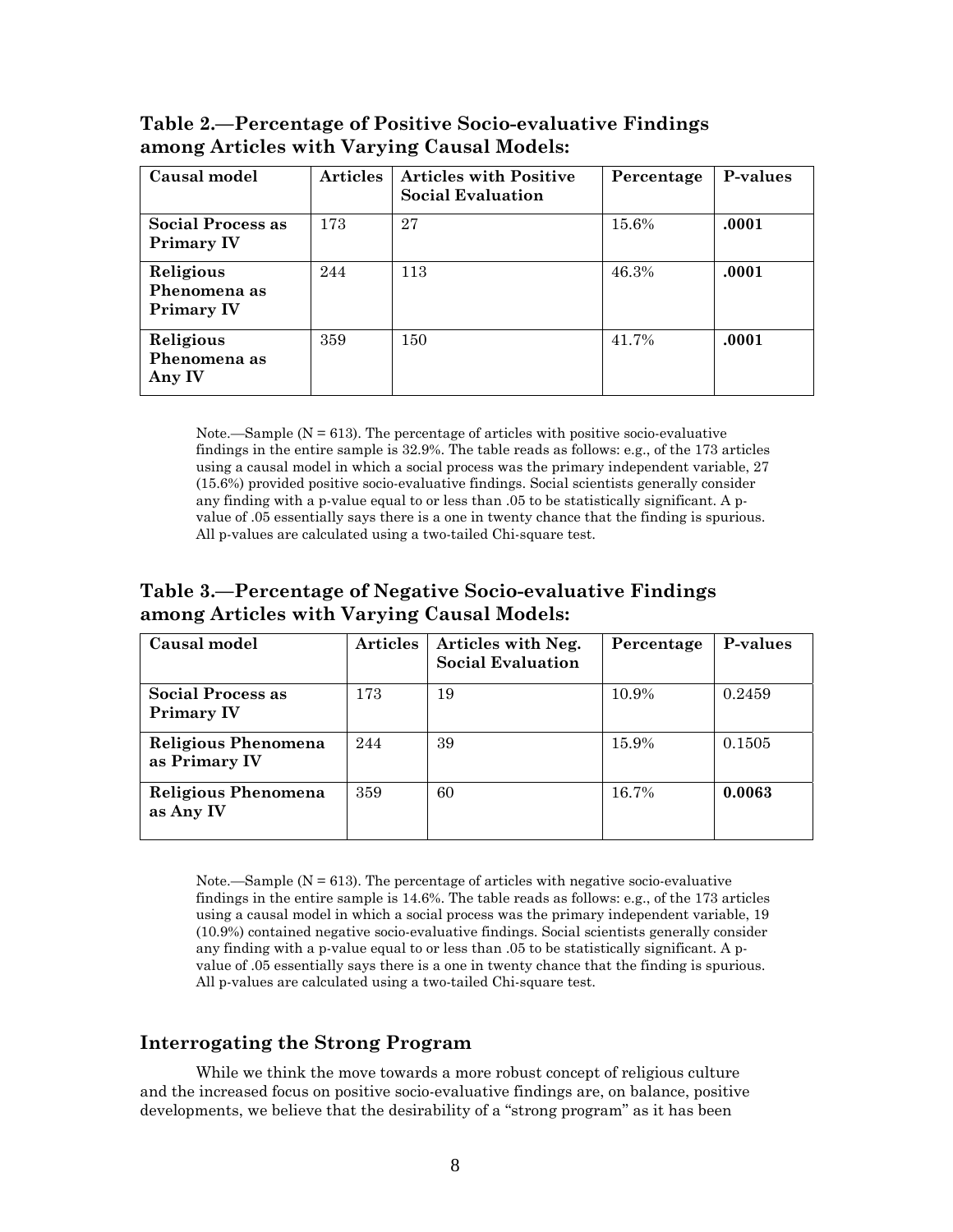understood in the sociology of culture is certainly up for debate (indeed, the first author has registered his reservations elsewhere; see Smilde 2007).

First, the emphasis on cultural autonomy has received significant criticism from a number of directions. Feminist scholars have long suggested that an emphasis on the autonomy of culture, abstracted from and somehow prior to the practices of everyday life, rests on masculine social experience (Gilligan 1982, Smith 1990, Rosaldo and Lamphere 1974). Deconstructionist scholars would see the emphasis on an autonomous and foundational cultural order as a manifestation of Western logocentrism (Culler 1982). Post-colonial scholars argue that the attempt to distill out an autonomous cultural or religious meaning system is a uniquely Christian effort, having more to do with the particular institutional history of the West than with any universal aspects of religion (Asad 1993, Chakrabarty 2000). Most recently, scholars of religion have argued that the emphasis on meaning and belief, instead of everyday practices, rituals, and sacred objects and spaces, shows the influence of a Protestant self-understanding on the academic study of religion (Bender 2003, Cadge 2005, Orsi 2006, Carroll 2007).

With these critiques in mind, we are concerned that while a move away from reductionist portrayals of religion towards a thicker concept of culture could enrich our understanding, it could also lead to an ethnocentrism that would hinder it. When the concept of religion as a deeply-held, autonomous set of beliefs becomes the baseline for conceptualizing religion, religious practices that do not fit this model are often portrayed as insincere, vacillating, superficial, or impermanent. Apart from the obvious ethnocentrism involved, this can lead to empirically inaccurate assessments that discount the sociological importance of practices not fitting this model, or which overestimate the power of religious practices that do.

Second, the issue of pro-religiousness also needs to be examined. In our view, the idea that religion, in any given instance, contributes to human well-being is an entirely plausible, unobjectionable, and frequently replicated scientific finding. What is more, in some discursive contexts, it provides a vital contribution. While arguing that religion contributes to human well being arguably reinforces common wisdom in societies like the United States, within the academy it frequently amounts to a surprising and courageous position.[6](#page-9-0) We also think that having religious motivations in sociological research is epistemologically and scientifically unobjectionable. In the classic Weberian formulation, social scientists inevitably research intellectual problems generated by specific value commitments. And value commitments entail a certain image of the way the world works, which social scientific research can corroborate (without being able to prove the ultimate validity of the values).

However, we are concerned that an increasing tendency towards proreligiousness in the sub-discipline could saturate it with research that fits this project, setting aside research questions that do not. Research that would seek to show, for example, how religious participation might facilitate racism, insensitivity to inequality, militarism, patriarchy, civil privatism, political polarization, or other social ills could be left undone because of a scarcity of funding; or pushed aside if it doesn't fit with the interests of scholarly gatekeepers. Likewise, studies of religion that simply see it as a sociologically important phenomena that is neither universally good nor universally bad, similar to phenomena such as the "state", "gender," or "class," could also have a

<span id="page-9-0"></span><sup>&</sup>lt;sup>6</sup>The first author of this article once received an invitation with four other faculty members to a university symposium on evolution with the charge "to show that intelligent design is irrational." While the two natural scientists fulfilled the request, the two social scientists spoiled the show by arguing that there was nothing inherently irrational about it.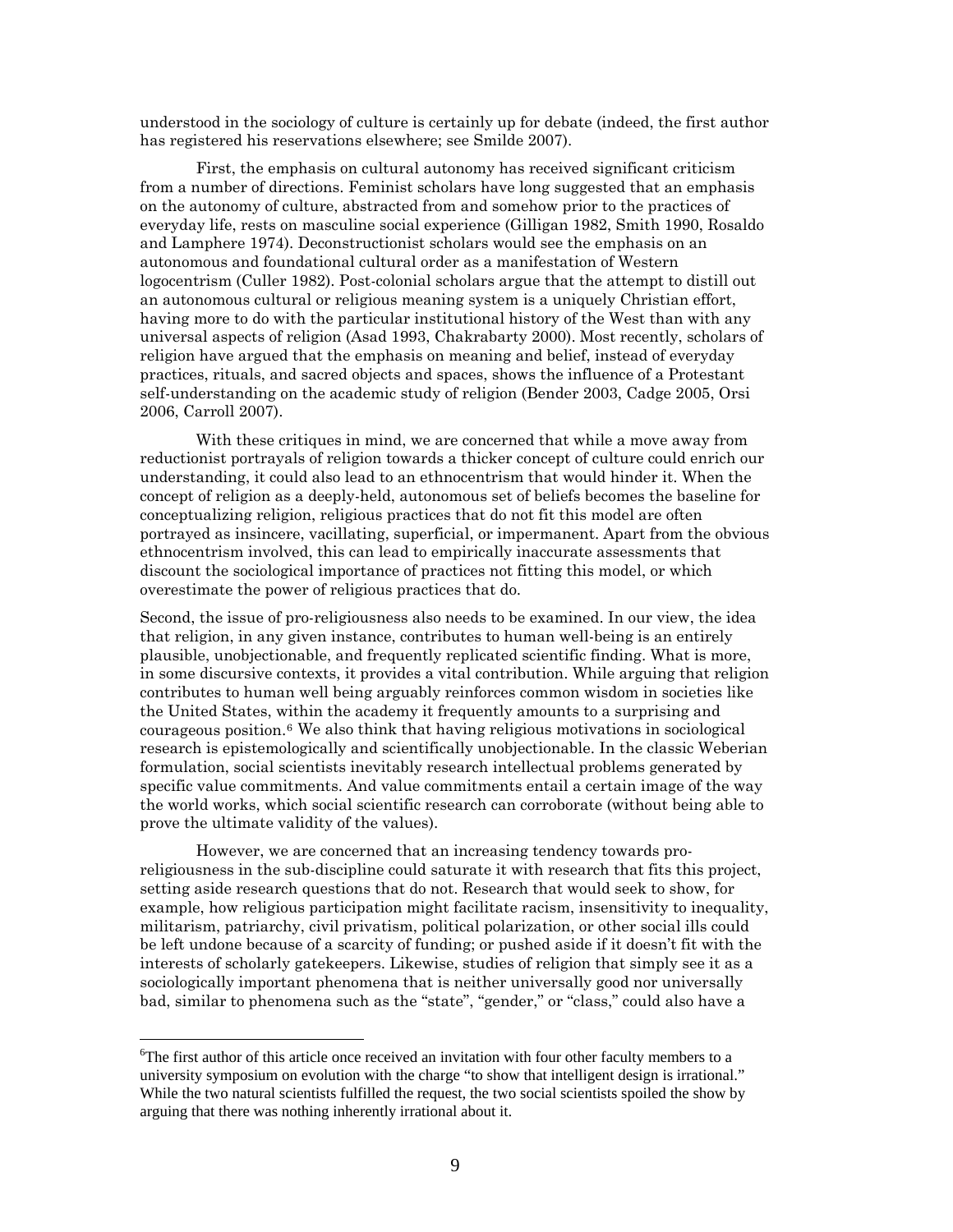reduced set of opportunities. Such an imbalance could, in turn, distance the subdiscipline from the concerns and debates of the larger discipline precisely at the time that religion has come to the fore in public consciousness as a central social and political issue.

Having stated our concerns, it only seems fair to forward our own positions on these issues, both of which come from our interpretation of Max Weber. We believe that whether religious culture functions as an autonomous phenomenon with an independent causal impact, or as a dependent phenomenon caused by something else, is an empirical question whose answer will vary by context.<sup>[7](#page-10-0)</sup> Furthermore, while we acknowledge cases of far-reaching cultural autonomy, we see them as historically and culturally unique and typically confined to people in dominant positions, whether that dominance be determined by gender, class, political power, or status. Most people, at most times and in most places, have cultural beliefs and practices that are closely integrated into the vicissitudes of everyday life which can only be analyzed in terms of "worldviews" or "moral orders" in a forced way.

We see as a separate question whether or not a particular religious practice or phenomenon is seen as "moral,"which will depend in any case on the perspective of the person who is making the judgment. A still separate question is whether a religious practice or phenomena has any positive consequences at the individual or group level. This latter question is further complicated by temporal frame of reference (what is positive in the short term might not be in the long term and vice versa) and social frame of reference (what is good for the individual might be bad for the group; what is good for one group might be bad for another). Thus, our concern with pro-religiousness is not that it is unscientific, nor that morality is unimportant, nor that religion cannot have positive social consequences. It is rather the conflation of autonomy, morality and social consequences—three issues we consider independent—that concerns us. Space does not allow us to do justice to these positions here—we will give them further attention elsewhere. However, we thought it only fair to the reader to layout the perspective from which we are working.

In what follows we are going to pursue these two issues empirically. Examining pro-religiousness is relatively straightforward and we do that first. We look at the data to see if there is evidence of an increasing predominance of positive religious portraits. Pushing into the implications of the issue of cultural autonomy is a little more complex. We look at the issue of thematic concentration in empirical subject matter. We work with the Weberian assumption of value relevance, which suggests that scholars tend to research issues posed by their value commitments. If, as we have suggested, the strong view of religious culture represents an essentialization and universalization of Christian, and more specifically Protestant, religious culture as it is practiced in the advanced industrialized West, then we would expect it to impact the selection of empirical phenomena to study. More concretely, we suspect that there is an elective affinity between the strong program and research on the US, Christianity, and Protestantism. Thus we would expect research working with a notion of cultural autonomy to contribute to the sub-discipline's existing concentration on the United States, Christianity and more specifically Protestantism. We look at the evidence for thematic concentration as well as a relationship to portraits of religious practice as an independent variable. Then we look at whether thematic concentration is related to pro-religiousness. In the final empirical section, we look at whether research funding has any role in this.

<span id="page-10-0"></span><sup>&</sup>lt;sup>7</sup> Put differently, we work with the notion of conjunctural causation, rather than the notion of constant causation with which most sociologists (see Ragin 1987).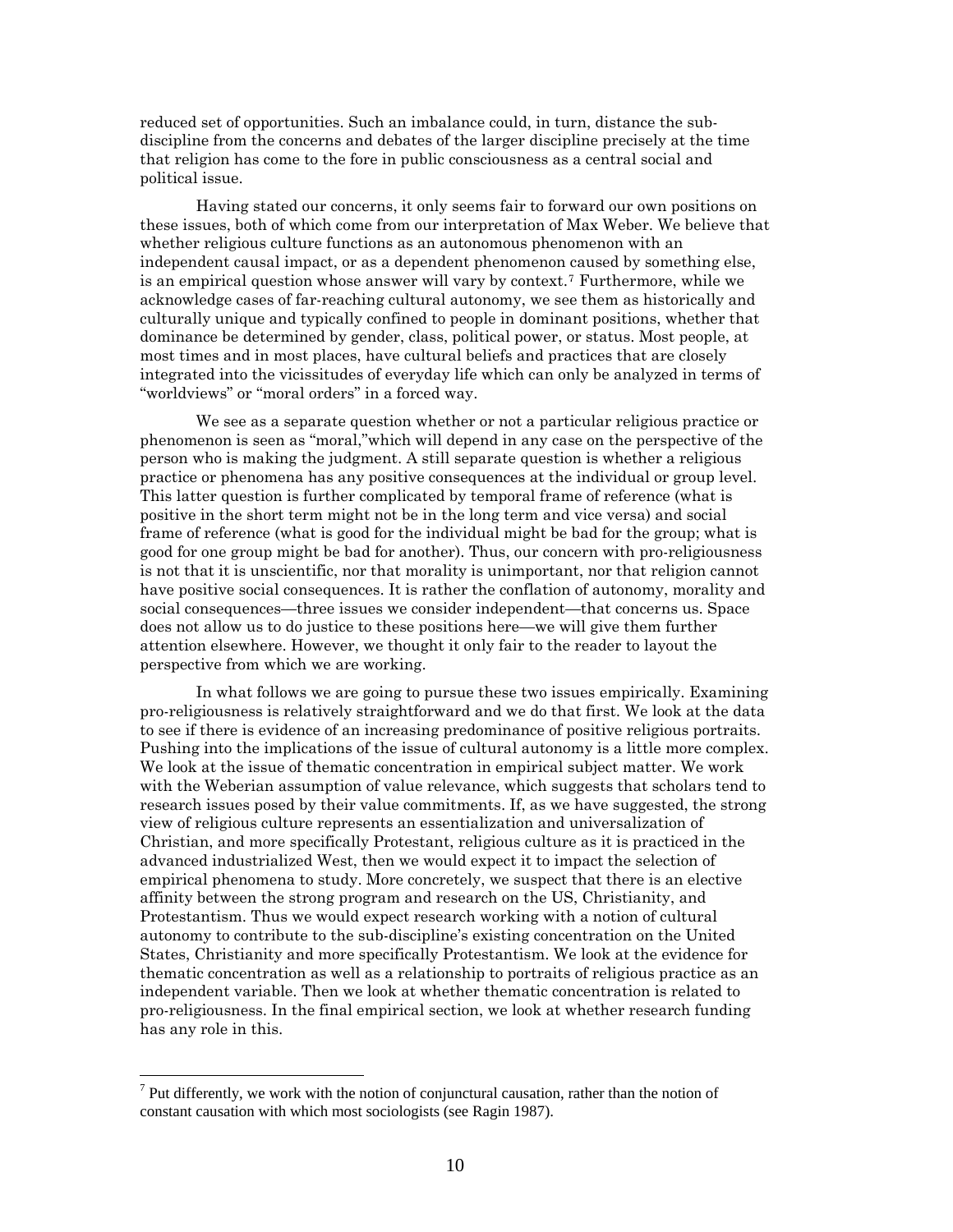#### **Pro-religiousness**

Does the evidence support concerns about pro-religiousness crowding out alternative approaches? If we look at Figure 3 we can see some clear trends. In the first twenty-five years of the sample we can see a clear divergence in socio-evaluative findings, with articles containing positive socio-evaluative findings increasing while negative socio-evaluative findings steadily decline until by 1998-2002 they represent less than five percent of all articles on religion.<sup>[8](#page-11-0)</sup> However, the portrait gets more complex from 2003 to 2007 as there is a clear upward spike in negative portrayals. There is, in effect, a reconvergence in positive and negative socio-evaluative findings, basically due to an increase in the latter. This spike in the data would seemingly support the idea that the beginning of the new millennium saw not only an increase in the public role of religion, but an increasing skepticism and criticism of that role (Demerath 2003, Hodegenu-Sotelo 2008). Hodegenu-Sotelo suggests that this is due not only to the role of Islamic fundamentalism in the September 11, 2001 attacks, but also to the international pedophilia scandal rocking the Catholic Church, as well as the high profile role of Evangelical Christianity in the controversial administration of George W. Bush (2008). Only three of the twenty-six articles reporting negative socioevaluative findings treated Islam suggesting that this cannot be reduced to an anti-Islamic reaction. Rather, these events seem to have generated a scholarly context in which it became more plausible to write-up and publish negative socio-evaluative findings.

There is a corresponding increase in positive socio-evaluative findings. But this should not be taken as an indication of some sort of polarization or culture war among sociologists of religion. Indeed, the most salient innovation in this last five year period are articles that report both positive and negative socio-evaluative elements in their research. This is more than twice as common as in any previous five year segment.[9](#page-11-1) We regard this as a quite positive development, as it shows that religion-positive and religion-critical findings are not mutually exclusive and that both are increasing in legitimacy.

#### **Thematic Concentration**

 $\overline{a}$ 

Some of the main external factors that have brought about the growth of the sociological study of religion in recent decades—including the worldwide growth of religious fundamentalism, as well as increased immigration to the US from non-European sources—would lead us to expect a diversification in the subject matter of the sociology of religion. However, as mentioned above, the growth of a strong program and an increase in pro-religiousness could well work in the opposite direction, promoting an increased thematic concentration on the traditional foci of Christianity—

<span id="page-11-0"></span> $8$  It is also worth noting that at no time in the period surveyed has there been more negative treatment of religion than positive. However, the trend lines are such that this tendency could well have been the reverse in the period before 1978.

<span id="page-11-1"></span><sup>&</sup>lt;sup>9</sup> Lisa Keister, for instance, shows that religion has a significant, yet differential impact in determining wealth accumulation by providing goals, strategies of action, and contacts. While in the case of Jews this facilitates wealth accumulation, in the case of conservative Protestants it diminishes accumulation (2003, p.488). And Mark Regnerus shows that parental religious devotion seems to protect girls from involvement in delinquency yet amplify delinquency among boys (2003, p.493).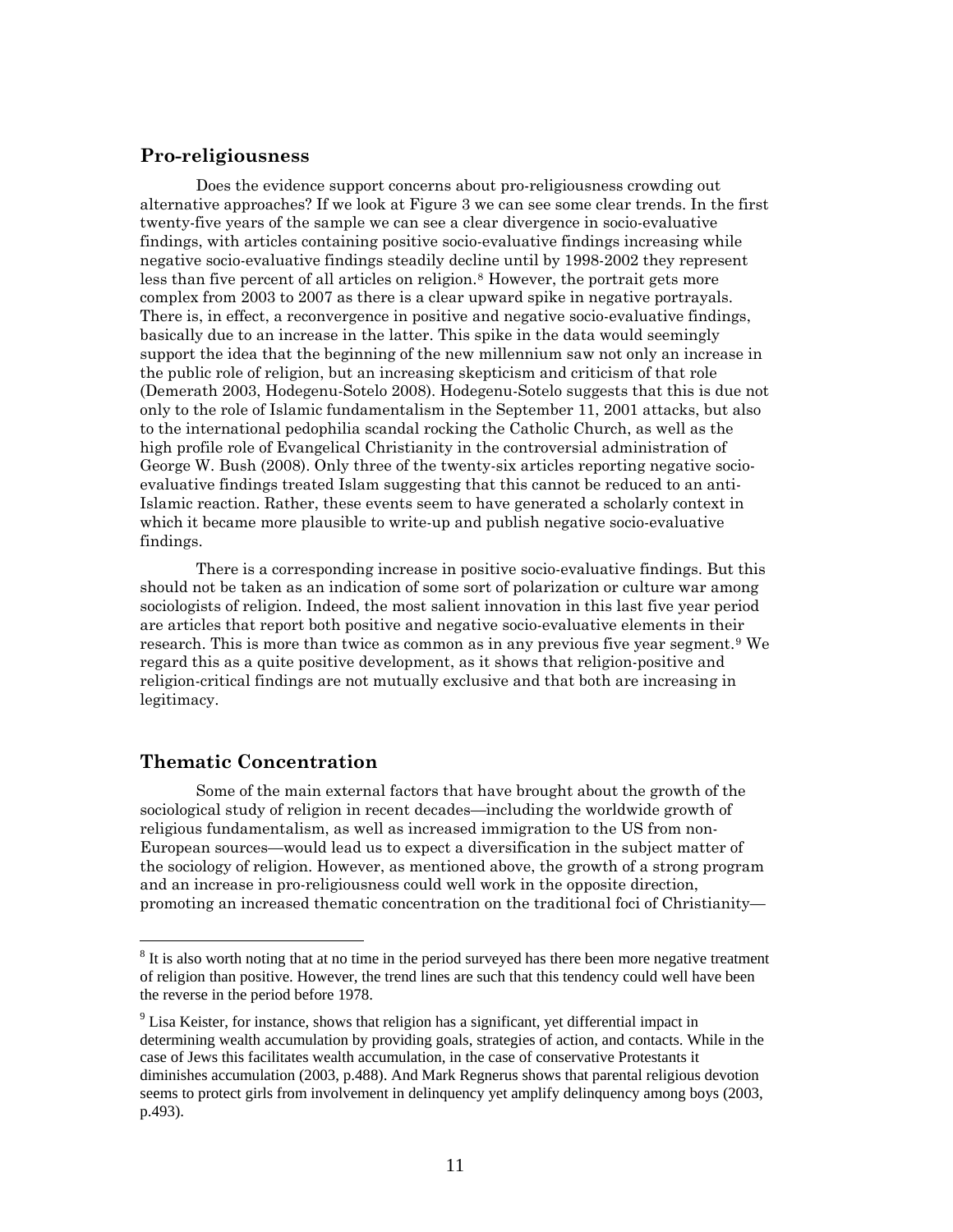especially Protestant Christianity—and the United States. Indeed, looking at Figure 4, the data from our sample reveal no evidence of diversification. If anything, the subdiscipline seems to have experienced a slight accentuation in its traditional foci. By the last five year period in the sample, two thirds of journal articles on religion have the United States as their geographical focus and over forty percent study some form of Christianity. Thus, while Peter Beyer found increasing diversification in his content analysis of SSSR sessions (2000), journal articles reflect no such process.[10](#page-12-0)

#### **Figure 3.—Articles containing positive or negative socioevaluative findings, 1978-2007:**



Note.—Includes articles from entire sample. Note that these are not mutually exclusive categories. For positive socio-evaluative findings,  $p = 0.097$ . For negative socio-evaluative findings,  $p = .004$ . All p-values are calculated using a two-tailed Chi-square test. Social scientists generally consider any finding with a p-value equal to or less than .05 to be statistically significant. A p-value of .05 essentially says there is a one in twenty chance that the finding is spurious. We use Chi-square, which measures the probability of distribution in spaces instead of regression precisely because the linear trend especially in the case of negative socio-evaluative findings—does not tell the most interesting story. In future work on this project we hope to use time series regression.

How does thematic concentration overlap with the strong program and its concomitant socio-evaluative trends? Looking at Table 4, we can see that articles on the United States are significantly more likely to portray religion as an independent variable than the rest of the sample. (The fact that the percentage of articles on the US receiving funding is not all that much higher than the overall percentage does not diminish the finding. That articles on the US make up almost two thirds of all the articles affects the overall percentage.) Articles on Europe, on the other hand, are significantly less likely to portray religion as an independent variable. Indeed the result for Europe is so strong that even with a relatively small N it is statistically significant.

1

<span id="page-12-0"></span><sup>&</sup>lt;sup>10</sup> It should be noted that the only point of comparison here is the sociology of religion with itself over time. We do not have data with which to make comparisons with what has happened in other sub-disciplines.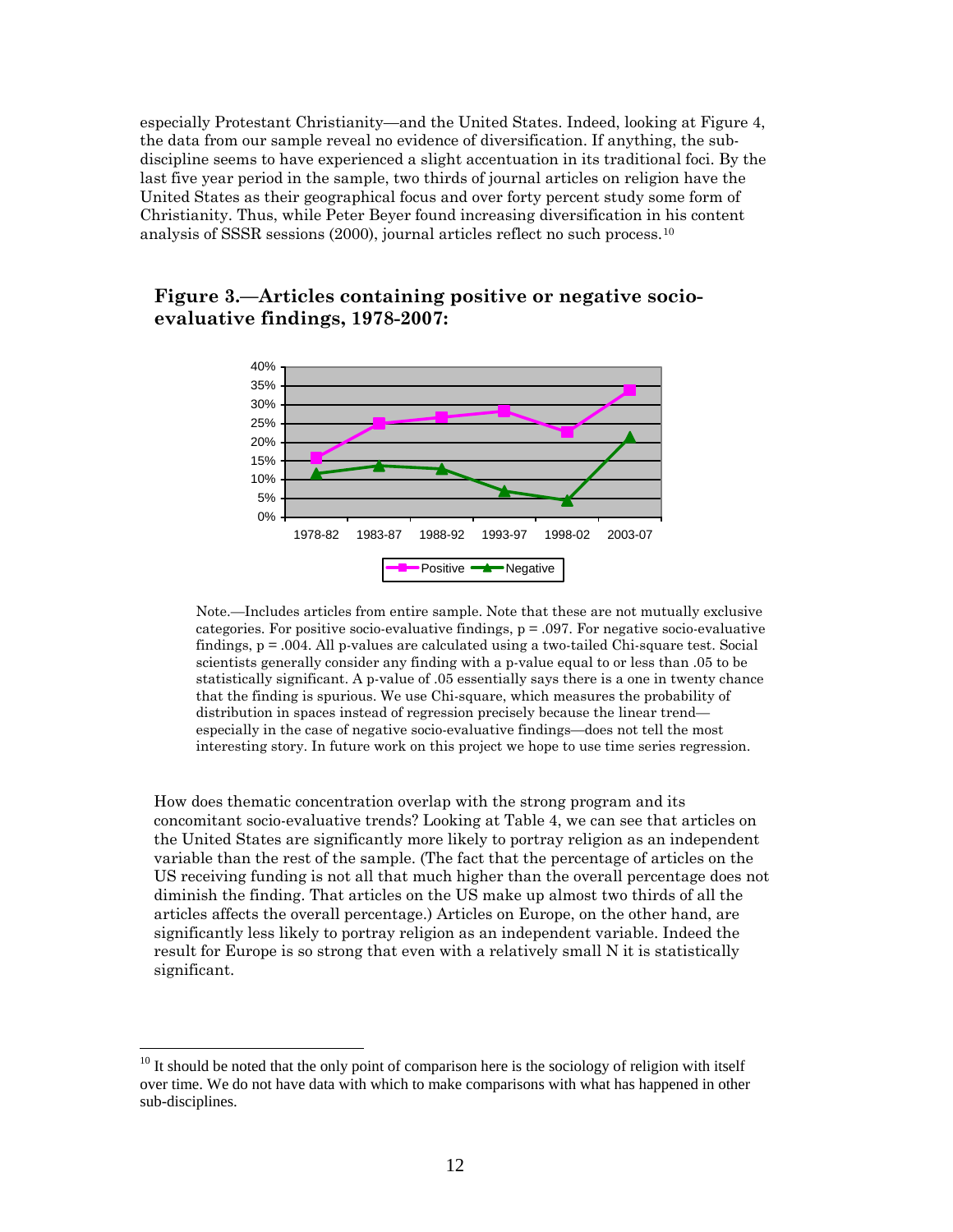#### **Figure 4.—Percent of articles whose authors focus on the US, Christianity, and Protestantism:**



Note. —Includes articles from entire sample. Note that these are not mutually exclusive categories. For All Christianity,  $p = .602$ . For Protestant,  $p = .393$ . For US,  $p = .676$ . All p-values are calculated using a two-tailed Chi-square test. Social scientists generally consider any finding with a p-value equal to or less than .05 to be statistically significant.

| <b>Geographic Context</b> | <b>Articles</b> | Religious<br>Phenomena<br>as Primary<br>Independent<br>Variable | Percentage | <b>P-Values</b> |
|---------------------------|-----------------|-----------------------------------------------------------------|------------|-----------------|
| <b>US</b>                 | 388             | 169                                                             | 43.5%      | .002            |
| Adv. Ind.West             | 452             | 186                                                             | 41.1%      | .065            |
| Europe                    | 42              | 7                                                               | 16.7%      | .002            |
| Asia                      | 20              | 8                                                               | 40.0%      | .934            |
| <b>Middle East</b>        | 18              | 7                                                               | 38.9%      | .984            |
| Latin America             | 21              | 10                                                              | 47.6%      | .416            |
| <b>LDCs</b>               | 51              | 24                                                              | 47.0%      | .224            |

#### **Table 4.—Percentage of Articles with Religious Phenomena as Primary Independent Variable by Geographical Context:**

Note.—Sample  $N = 588$ . The percentage of articles with Religious Phenomena as Independent Variable in the entire sample is 39.1%. The table reads as follows: e.g., of the 388 articles examining a US context, 169 (43.5%) had a religious phenomenon as the primary independent variable. Social scientists generally consider any finding with a pvalue equal to or less than .05 to be statistically significant. A p-value of .05 essentially says there is a one in twenty chance that the finding is spurious. All p-values are calculated using a two-tailed Chi-square test. The total number of cases depends on the independent variable; see footnote 4.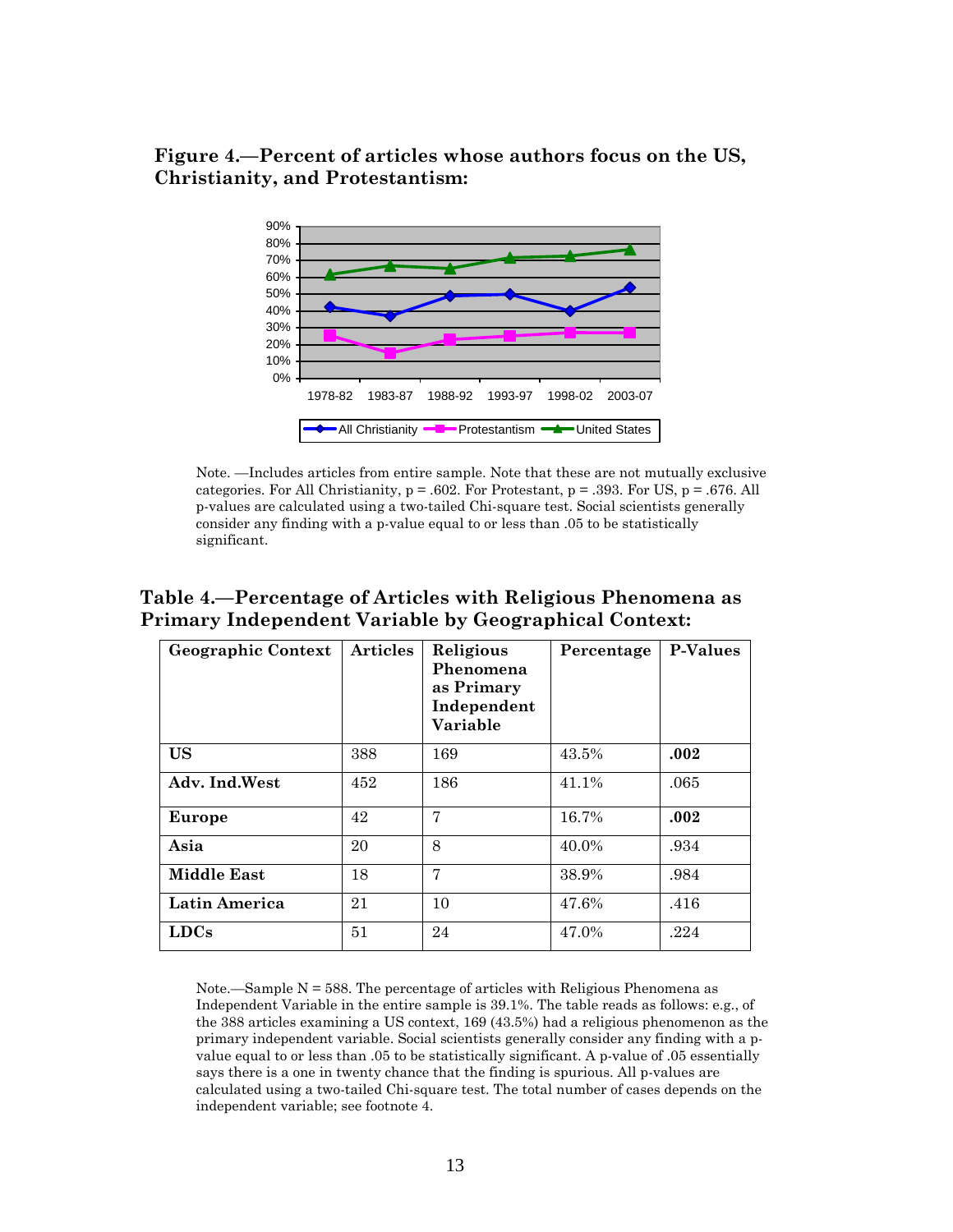Looking at Table 5, which arranges the data in various ways according to religious tradition, research on any form of Christianity except Catholicism is significantly more likely than the rest of the sample to have religion as the primary independent variable. New religious movements (NRMs) are the one type of religious tradition in which religion is less likely to be portrayed as an independent variable.

These findings would indeed support our suspicion that the emerging strong program in the sociology of religion is strongly tied to research on the US and on non-Catholic forms of Christianity. Is research on certain empirical topics also more likely to come forth with positive socio-evaluative findings? One would reasonably think that if having religion as the primary independent variable is significantly associated with positive socio-evaluative findings and if religious tradition is positively associated with causal model, then religious tradition should be significantly associated with socioevaluative findings. However, the data do not provide any clear portrait.

| <b>Religious Tradition</b> | <b>Articles</b> | <b>Religion</b> as<br>Primary<br>Ind. Var. | Prop. | $P-$<br>values |
|----------------------------|-----------------|--------------------------------------------|-------|----------------|
| Catholic                   | 91              | 38                                         | 41.7% | .6799          |
| Protestant                 | 135             | 67                                         | 49.6% | .0083          |
| All Non Cath Christian     | 191             | 90                                         | 47.1% | .0128          |
| All Christian              | 263             | 118                                        | 44.8% | .0264          |
| All Judeo Christian        | 294             | 130                                        | 44.2% | .0321          |
| Jewish                     | 33              | 13                                         | 39.4% | .9605          |
| <b>NRMs</b>                | 51              | 12                                         | 23.5% | .0131          |
| "Religion"                 | 218             | 79                                         | 36.2% | .1803          |
| Non-Christian              | 130             | 46                                         | 35.3% | .2461          |

**Table 5—Percentage of Articles with Religious Phenomena as Primary Independent Variable by Religious Tradition**

Note.—Sample  $N = 613$ . The percentage of articles with Religious Phenomena as Primary Independent Variable in the entire sample is 39.8%. The table reads as follows: e.g., of the 91 articles examining Catholicism, 38 (41.7%) had religion as the primary independent variable. Social scientists generally consider any finding with a p-value equal to or less than .05 to be statistically significant. A p-value of .05 essentially says there is a one in twenty chance that the finding is spurious. All p-values are calculated using a two-tailed Chi-square test. Religious tradition categories are not mutually exclusive and many articles discuss more than one. "All Christian" is more than Catholic + Protestant because it includes the many articles that simply use the term "Christian." "All Judeo-Christian" includes articles using the term "Judeo-Christian," + "All Christian" + "Jewish;" but it is less than the latter two combined because of several articles that include them both "Christian" and "Jewish." "Religion" refers to articles that do not specify a religious tradition. The total number of cases depends on the independent variable; see footnote 4.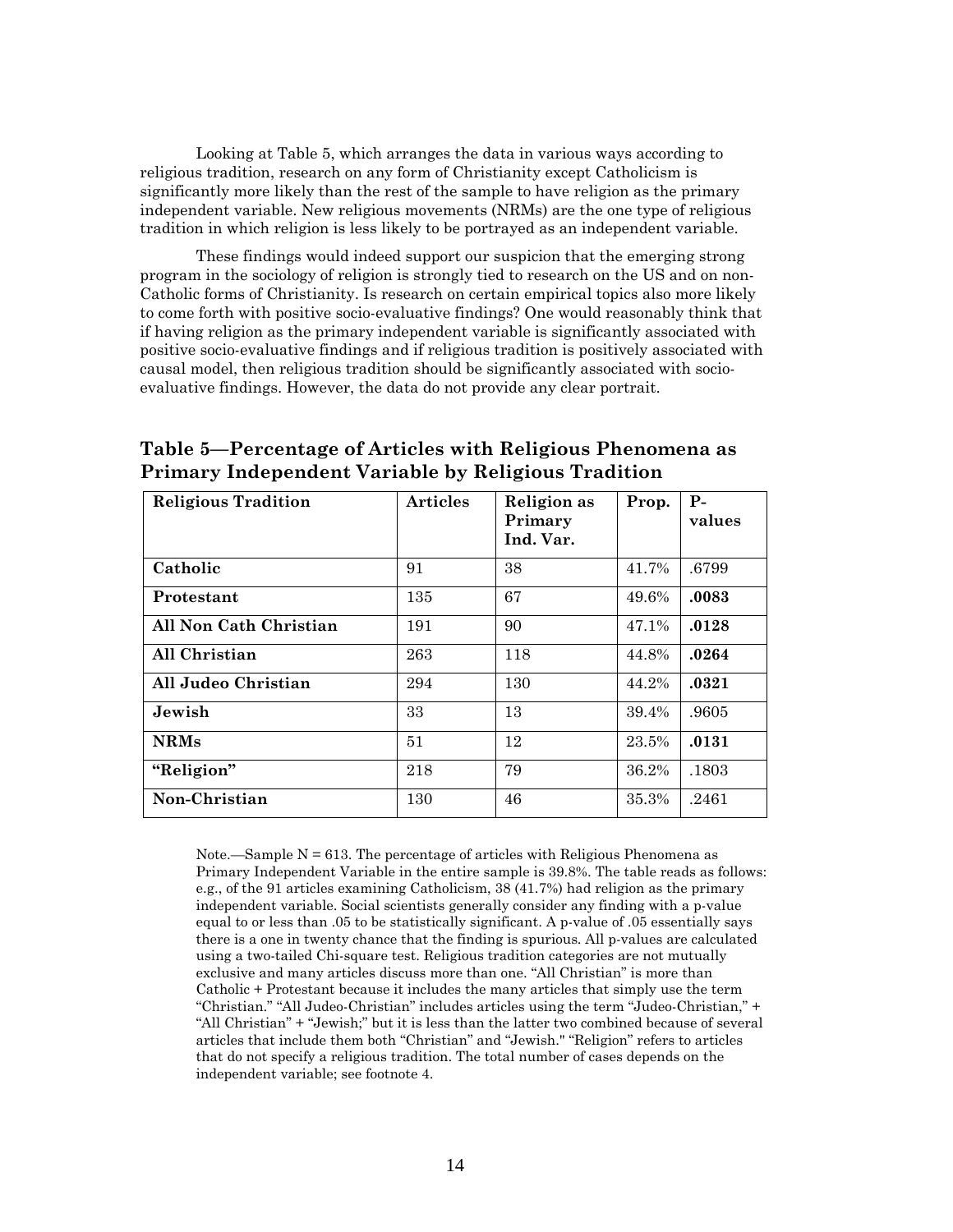No generalization can be made regarding Christian or non-Christian religious traditions, as no variant reaches statistical significance. Indeed, the findings are so far from statistical significance that it is unlikely that even a much larger sample would establish relationships. The only thematic category of journal articles that is significantly different than the rest of the sample is research on NRMs, which is less likely to contain positive socio-evaluative findings. Studies of Judaism are clearly more likely to include positive socio-evaluative findings, but the finding is not statistically significant because of the small size of the sample.

| Religious                     | <b>Articles</b> | <b>Positive Socio-</b>    | Percentage | P      |
|-------------------------------|-----------------|---------------------------|------------|--------|
| Tradition                     |                 | <b>Evaluative Finding</b> |            | values |
| Protestant                    | 135             | 31                        | 23.0%      | .3236  |
| Catholic                      | 91              | 27                        | 29.7%      | .4237  |
| All Non-Catholic<br>Christian | 191             | 47                        | 24.6%      | .5306  |
| All Christian                 | 263             | 69                        | 26.2%      | .9889  |
| All Judeo-<br>Christian       | 294             | 80                        | 27.2%      | .6092  |
| Jewish                        | 33              | 13                        | 39.4%      | .0781  |
| <b>NRMs</b>                   | 51              | 6                         | 11.8%      | .0140  |
| Non-Christian                 | 130             | 30                        | 23.1%      | .3522  |
| "Religion"                    | 218             | 62                        | 28.4%      | .3631  |

**Table 6.—Percentage of Articles with Positive Socio-evaluative Findings by Religious Tradition:** 

Note.—Sample  $(N = 613)$  The percentage of articles containing positive socioevaluative findings in the entire sample is 26.3%. The table reads as follows: e.g., of the 161 articles examining Protestantism, 31 (23.0%) contained positive socioevaluative findings. Social scientists generally consider any finding with a p-value equal to or less than .05 to be statistically significant. A p-value of .05 essentially says there is a one in twenty chance that the finding is spurious. All p-values are calculated using a two-tailed Chi-square test. Religious tradition categories are not mutually exclusive and many articles discuss more than one. "All Christian" is more than Catholic + Protestant because it includes the many articles that simply use the term "Christian." "All Judeo-Christian" includes articles using the term "Judeo-Christian," + "All Christian" + "Jewish." But it is less than the latter two combined because of several articles that include them both "Christian" and "Jewish." "Religion" refers to articles that do not specify a religious tradition. The total number of cases depends on the independent variable; see footnote 4.

Table 7 does provide some significant, but unexpected, results. We can see from Table 7 that articles on the US and advanced industrialized Western countries are somewhat less likely to contain positive socio-evaluative findings. How can this be explained? We suspect that future analysis will show that researchers working on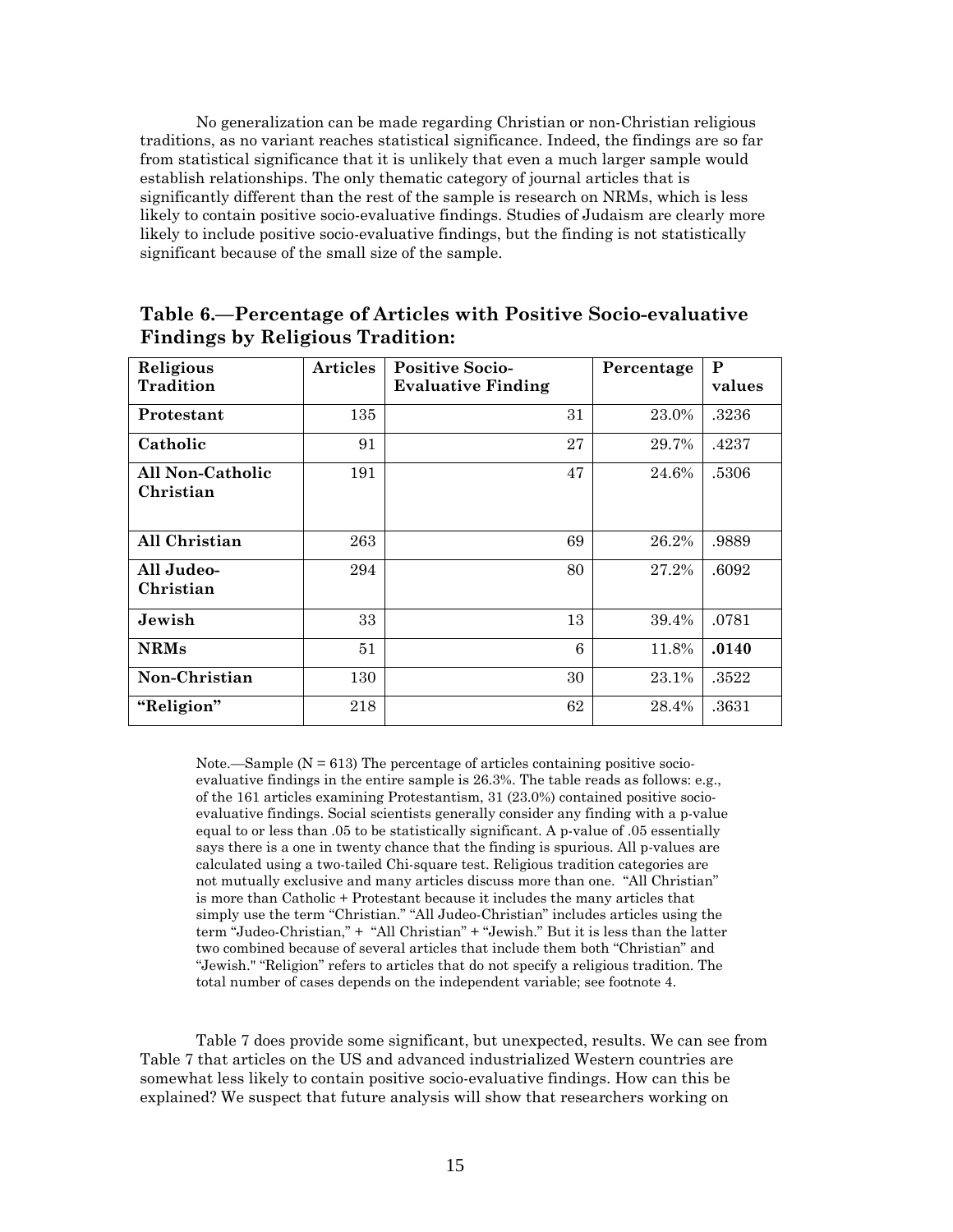various forms of religion in the United States and/or Christianity are guided as much by what Dobbelaere (2000) calls "religious sociology" as any program of proreligiousness. While they tend to treat the religious practices they study as independent variables, they are not necessarily focused on whether or not it has positive socio-evaluative effects.

| Table 7.—Percentage of Articles with Positive Socio-evaluative |
|----------------------------------------------------------------|
| <b>Finding by Geographical Context:</b>                        |

| <b>Geographic Context</b> | Articl<br>es | Pos. Socio-<br>Evaluative<br>Finding | Percentage | P values |
|---------------------------|--------------|--------------------------------------|------------|----------|
| <b>US</b>                 | 388          | 95                                   | 24.5%      | .4268    |
| Adv. Ind. West            | 452          | 107                                  | 23.7%      | .0624    |
| Europe                    | 42           | 7                                    | 16.7%      | .172     |
| Asia                      | 20           | 5                                    | 25.0%      | .958     |
| <b>Middle East</b>        | 18           | 6                                    | 33.4%      | .439     |
| Latin America             | 21           | 14                                   | 66.7%      | .0001    |
| <b>LDCs</b>               | 40           | 21                                   | 52.5%      | .0021    |

Note.—Sample  $(N = 588)$ . The percentage of articles with positive socio-evaluative findings in entire sample is 25.5%. The table reads as follows: e.g., of the 95 articles examining the US context, 95 (24.5%) contained positive socio-evaluative findings. Social scientists generally consider any finding with a p-value equal to or less than .05 to be statistically significant. A p-value of .05 essentially says there is a one in twenty chance that the finding is spurious. All p-values are calculated using a twotailed Chi-square test. Religious tradition categories are not mutually exclusive and many articles discuss more than one. The total number of cases depends on the independent variable; see footnote 4.

Studies of Latin America and less developed countries (LDCs) show a significant tendency towards much higher levels of positive socio-evaluative findings. This finding, along with the tendency to portray religious phenomena, in the case of Latin America and LDCs, as independent variables may suggest that sociologists who study Latin America or LDCs seem to share the romantic<sup>[11](#page-16-0)</sup> sentiments of anthropologists insofar as they portray the religion of peoples outside of the industrialized West in favorable terms.[12](#page-16-1)

<span id="page-16-0"></span> $11$  We use the term "romantic" not in the colloquial sense of being fuzzy-headed and unrealistic but, rather, in the classic sense of Herder and Boas, who admired the uniqueness and creativity of cultural "others" (Stocking 1989).

<span id="page-16-1"></span> $12$  In the case of Latin American Protestantism, all of the articles in the sample contain positive socio-evaluative findings (see, for example, Smith 1994 and Smilde 2005), and most of the articles on Catholic base communities are similarly positive (see, for example, Adriance 1985 and Hewitt 1987 and 1992, 273). More broadly, in the case of LDCs there are numerous studies of religion and gender reporting positive socio-evaluative findings (see, for example, Takyi and Addai 2002, 483 and Davis and Robinson 2006, 548).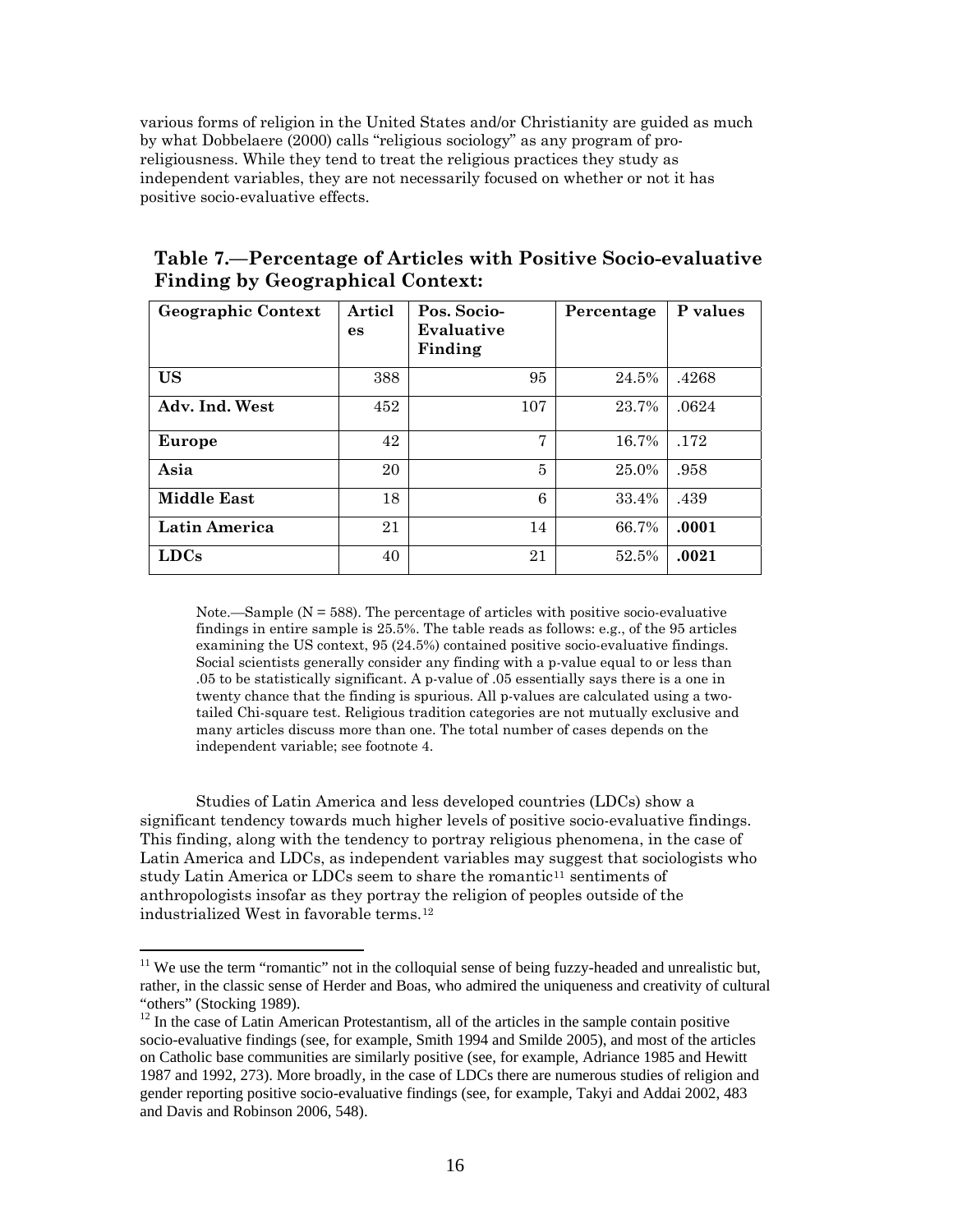#### **The Role of Funding**

 $\overline{a}$ 

Another indicator of vitality in the sub discipline is the growing amount of research that receives funding. We should point out that we do not believe funding is the sine qua non of good research. Many good research projects do not need funding, and funding certainly does not guarantee the success of a research project. What funding does indicate, however, is the increasing perception among public and private institutions that research on religion is worth spending money on. The figures below show an overall upward trend, albeit with quite dramatic variation. The percentage of articles acknowledging funding for their research has steadily increased over our sample period. Indeed, by the last five year period almost half of the research published in these five journals listed funding.[13](#page-17-0)



**Figure 5.—Percentage of articles that name funding by type all and public, 1978-2007:** 

Note.—For all funding,  $p = 0.155$ . For public funding,  $p = 0.032$ . All p-values are calculated using a two-tailed Chi-square test. Social scientists generally consider any finding with a p-value equal to or less than .05 to be statistically significant. A p-value of .05 essentially says there is a one in twenty chance that the finding is spurious.

Some statements regarding the vitality of the sociology of religion have emphasized the support of private foundations in recent years (Smith 2008, Ellison and Sherkat 2008). Likewise, Figure 6 shows evidence of an increase—albeit with wide fluctuations. Thus we would like to examine our data further to think about how funding initiatives by private foundations such as the Pew Charitable Trusts, Lilly Endowment, Inc., the John Templeton Foundation, and the Metanexus Institute might be impacting the rise of the strong program and pro-religiousness in the sociology of

<span id="page-17-0"></span><sup>&</sup>lt;sup>13</sup> One potential issue in interpreting this data regards whether we are actually measuring an increase in funding or the progressive entrenchment of norms of acknowledging funding. Preliminary interviews with sociologists who published in the 1970s and earlier suggest that this is not the case. Acknowledging funding was already a professional norm and has not changed over time (Thanks to John Evans and Bob Wuthnow for discussing this issue with us.)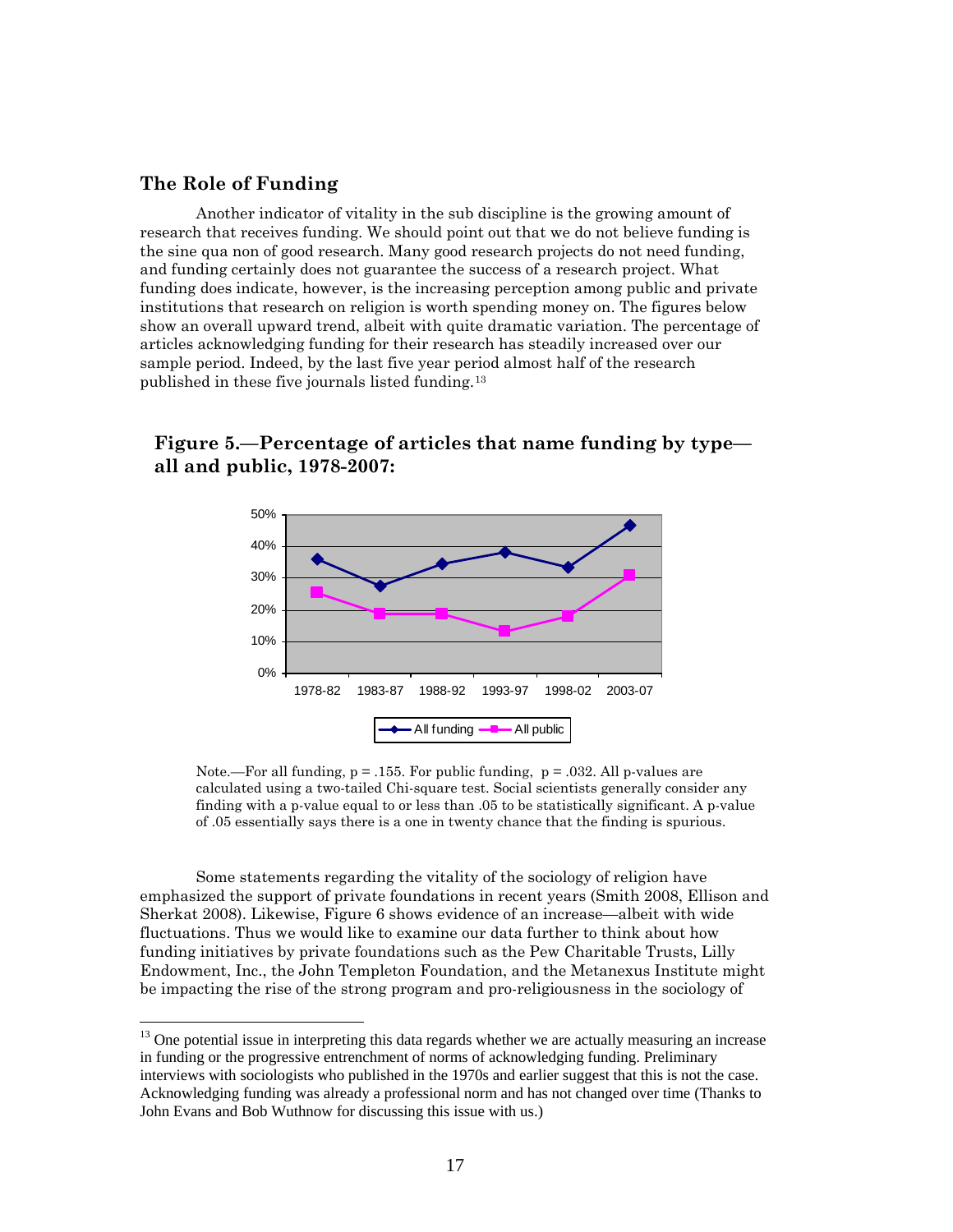religion. To differing degrees these organizations seem to focus their support on research showing the positive personal and social effects of religious belief and practice, most specifically of Christianity.



#### **Figure 6.—Percentage of articles that name funding by type all private, private religious, 1978-2007:**

Note.—For all private funding,  $p = 0.115$ . For private religious funding,  $p = 0.139$ . All pvalues are calculated using a two-tailed Chi-square test. Social scientists generally consider any finding with a p-value equal to or less than .05 to be statistically significant.

In 2004-05, for example, the Metanexus Institute ran a well-funded competition on "spiritual capital," taking off from the progressive extension of the notion "capital" from economics to sociology through concepts such as "human capital" and "social capital." The base notion of capital is one of resources that facilitate goal oriented action. The research they support shows religion to be an independent, autonomous force in the world that needs to be taken into account rather than explained away. Among the topics suggested by the Spiritual Capital Research Program is "the role of religious meaning systems in creating trust and binding norms" as well as the question "might spiritual capital be the missing leg in the stool of economic development, which already includes social and human capital?" Another initiative from the Templeton Advanced Research Program had two awards of \$1 million each to "scientifically [explore] how religion and spirituality contribute to the virtues and human strengths that reflect humanity's highest aspirations and noble qualities" as well as several awards for projects "that approach religion and spirituality as an important creative or causal factor in the formation of society." Templeton-Metanexus says it evaluates proposals based on criteria including a "Pioneering Religious Perspective" which refers to the question "Does the project seek to advance religious and spiritual understanding rather than dismiss or reduce the role of religion and spirituality?"

The Lilly Foundation provides a somewhat different rationale with a more moderate portrait of its efforts, claiming that its "religion grantmaking has been focused on major, interlocking efforts aimed at enhancing and sustaining the quality of ministry in American congregations and parishes." With respect to social scientific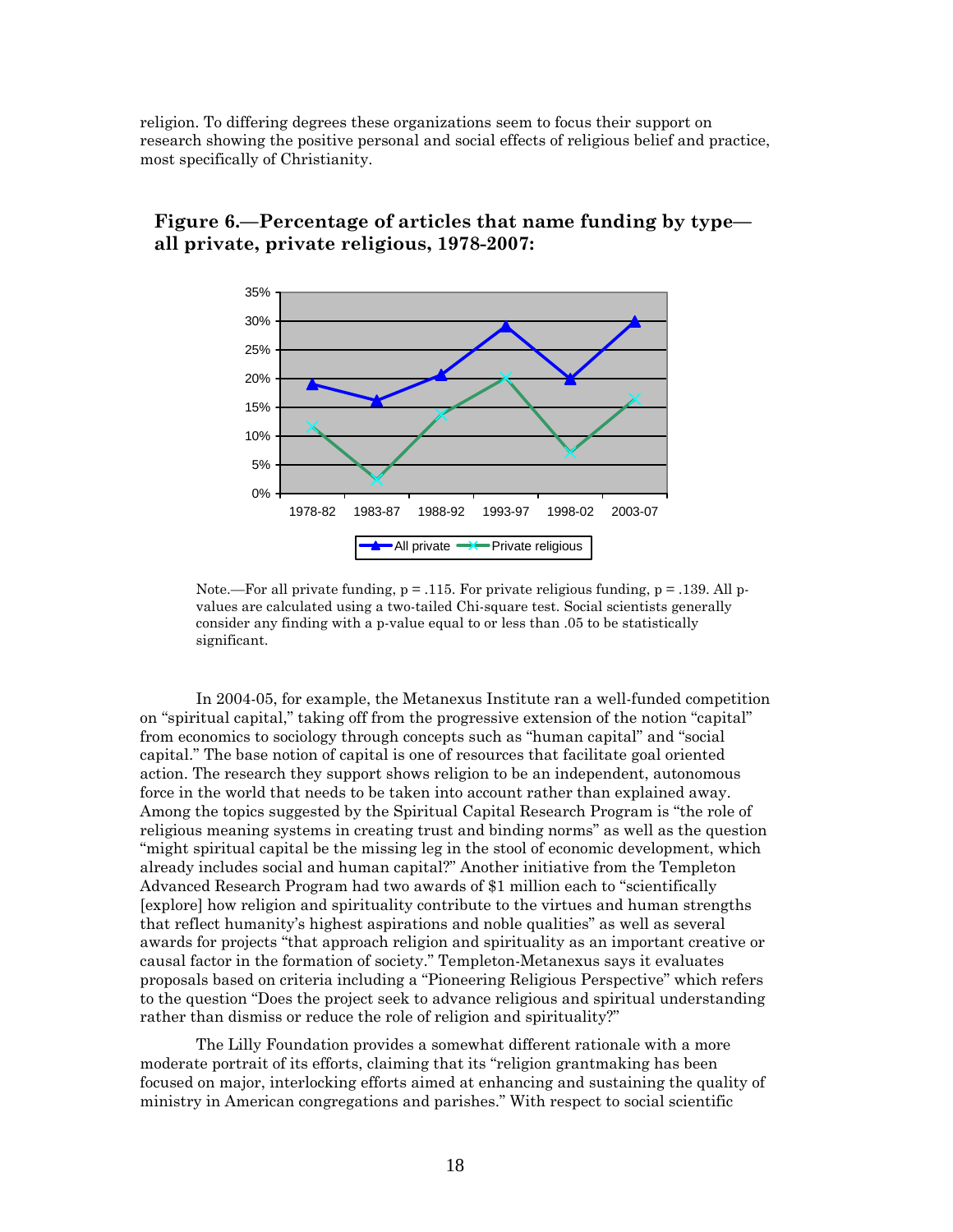investigation in particular, they say "major research projects support these efforts and provide a solid portrait of  $21<sup>st</sup>$  century American society and church life. This base of information enables pastors and religious leaders to make informed decisions about their ministries and allows the broader public to understand more deeply the role of religion in American life" (www.lillyendowment.org 2008).

Thus the statements provided by Templeton and Metanexus would seem destined to contribute to the consolidation of a strong program in the sociology of religion, as well as to a focus on socio-evaluative findings. However, the statements provided by the Lilly Foundation are, in theory, equally compatible with neutral or critical findings.

Can the data tell us anything regarding the role of funding in the trends described in previous sections? First we can ask whether funding is related to the emergence of a strong program. Put differently, is funded research more or less likely to portray religion as an independent variable? Table 8 suggests that neither funding in general nor broken down by type seems to have any significant relationship to the rise of a strong program. Research that is funded by religious foundations does seem to be more likely than other research to treat religion as an independent variable. However, only a much larger sample size would tell us if the relationship is statistically significant or spurious.

| Funding                 | <b>Articles</b> | Religious<br>Phenomenon<br>as Primary<br>Independent<br>Variable | Percentage | P<br>values |
|-------------------------|-----------------|------------------------------------------------------------------|------------|-------------|
| Any                     | 214             | 84                                                               | 39.2%      | .9790       |
| Public                  | 123             | 48                                                               | 39.0%      | .4660       |
| Private                 | 134             | 54                                                               | 40.2%      | .7632       |
| All<br>Religious        | 72              | 29                                                               | 40.2%      | .8389       |
| Religious<br>Foundation | 41              | 19                                                               | 46.3%      | .3302       |

#### **Table 8.—Percentage of Articles with Religious Phenomena as Primary Independent Variable by Funding Type:**

Note.—Sample  $N = 587$ . The percentage of articles with Religious Phenomena as Primary Independent Variable in the entire sample is 39.2%. The table reads as follows: e.g., of the 214 articles listing any kind of funding, 84 (39.2%) had a religious phenomenon as the primary independent variable. Social scientists generally consider any finding with a p-value equal to or less than .05 to be statistically significant. A p value of .05 essentially says there is a one in twenty chance that the finding is spurious. All p-values are calculated using a two-tailed Chi-square test.

We can go further to ask if funding is highly correlated with positive socioevaluative findings. That might suggest that funding from private religious organizations is an important motor for pro-religiousness. Looking at the data, we can see that all types of funding seem to be positively related to positive socio-evaluative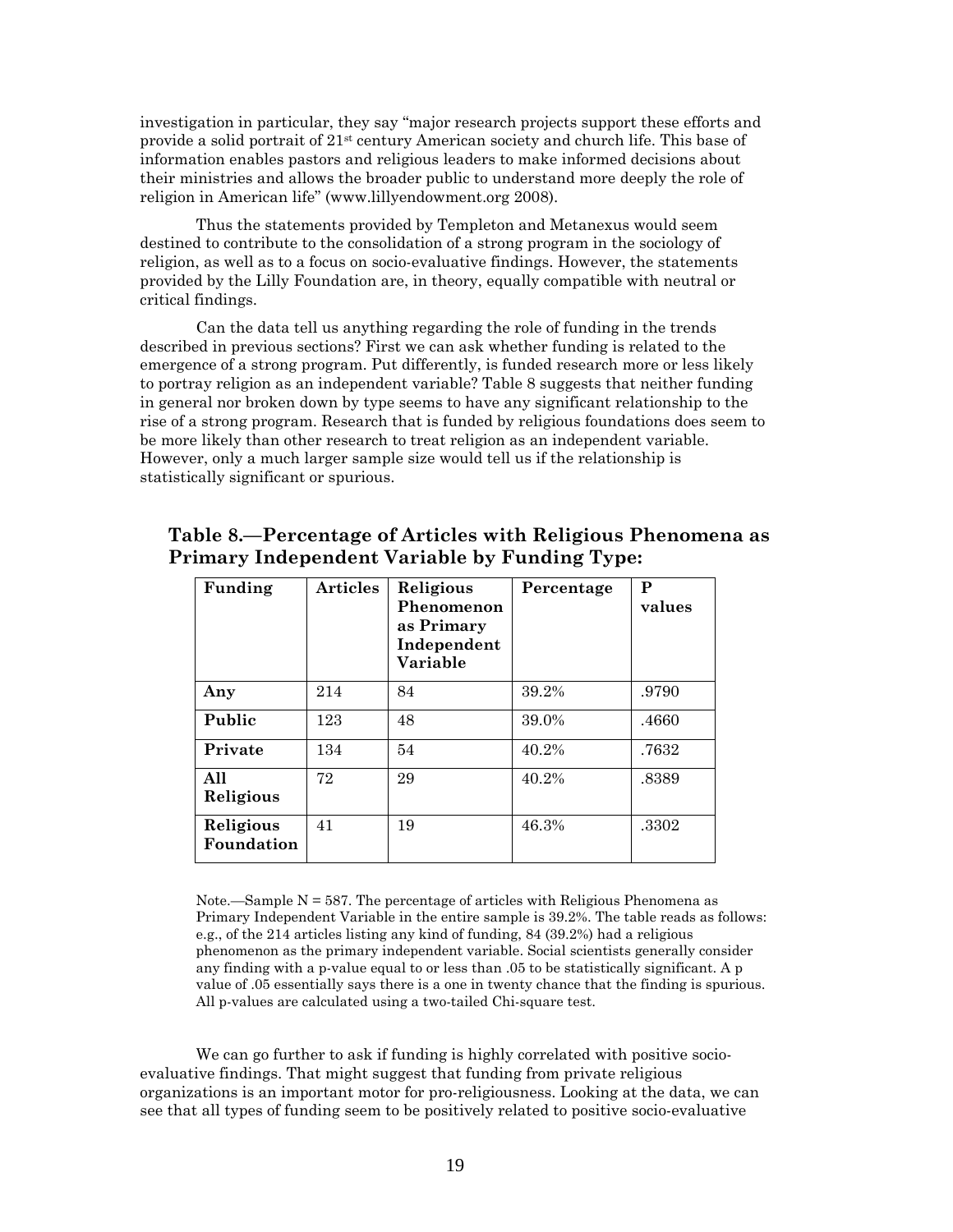findings. And when all funding is considered together there is a highly significant statistical relationship between funded research on religion and research that presents positive findings on religion. When disaggregated by type of funding, however, the results are surprising. Private funding is significantly related to positive socioevaluative findings, as is funding in general. However, the strongest relationship by far is with *public* funding.

This relationship probably has to do with the support coming from federal institutes specializing in health issues—such as the National Institute for Health, the National Institute for Mental Health, and the National Institution for Child Health and Development—funding research on health that includes religion; however, it cannot be reduced to that. Twenty-six of the fifty-one articles mention financial support from public state universities. In either case, this clear and robust finding complicates frequent suggestions that government institutions and bureaucrats are the main motors of secularization (for a sociological version of this argument see Hechter 2004). Here it would seem that public sector institutions and administrators are quite receptive to scientific research showing a positive role for religion in society. As Winnifred Fallers Sullivan (2007) has argued in her research, it is increasingly the case that "we are all religious" in the eyes of the US Federal Government.

| .<br>ອີ້<br>Funding     | ່ວ<br>Cases | $\mathbf{v}$ r $\mathbf{r}$<br>Pos. Socio-Ev. | Percentage | P-values |
|-------------------------|-------------|-----------------------------------------------|------------|----------|
|                         |             |                                               |            |          |
| Any                     | 214         | 75                                            | 35.0%      | .0001    |
| Public                  | 123         | 51                                            | 41.4%      | .0001    |
| Private                 | 134         | 43                                            | 32.0%      | .0483    |
| <b>All Religious</b>    | 72          | 19                                            | 26.3%      | .8623    |
| Religious<br>Foundation | 41          | 12                                            | 29.3%      | .5718    |

**Table 9.—Percentage of Articles with Positive Socio-evaluative Findings by Funding Type:** 

Note.—Sample  $N = 587$ . The percentage of articles containing positive socioevaluative findings in the entire sample is 25.6%. Table reads as follows: e.g., of the 214 articles listing any kind of funding, 75 (35.0%) contained positive socioevaluative findings. Social scientists generally consider any finding with a pvalue equal to or less than .05 to be statistically significant. A p-value of .05 essentially says there is a one in twenty chance that the finding is spurious. All p-values are calculated using a two-tailed Chi-square test.

Religious funding is not significantly related with positive socio-evaluative findings. Here again, these preliminary findings suggest that there is no perceptible association between funding from religious sources and socio-evaluative findings. It could be that much public and private religious funding goes to research of the type that examines, for instance, what social factors facilitate the inter-generational transmission of religion, which we did not code as socio-evaluative. Furthermore some religious researchers funded by religious organizations often focus on the negative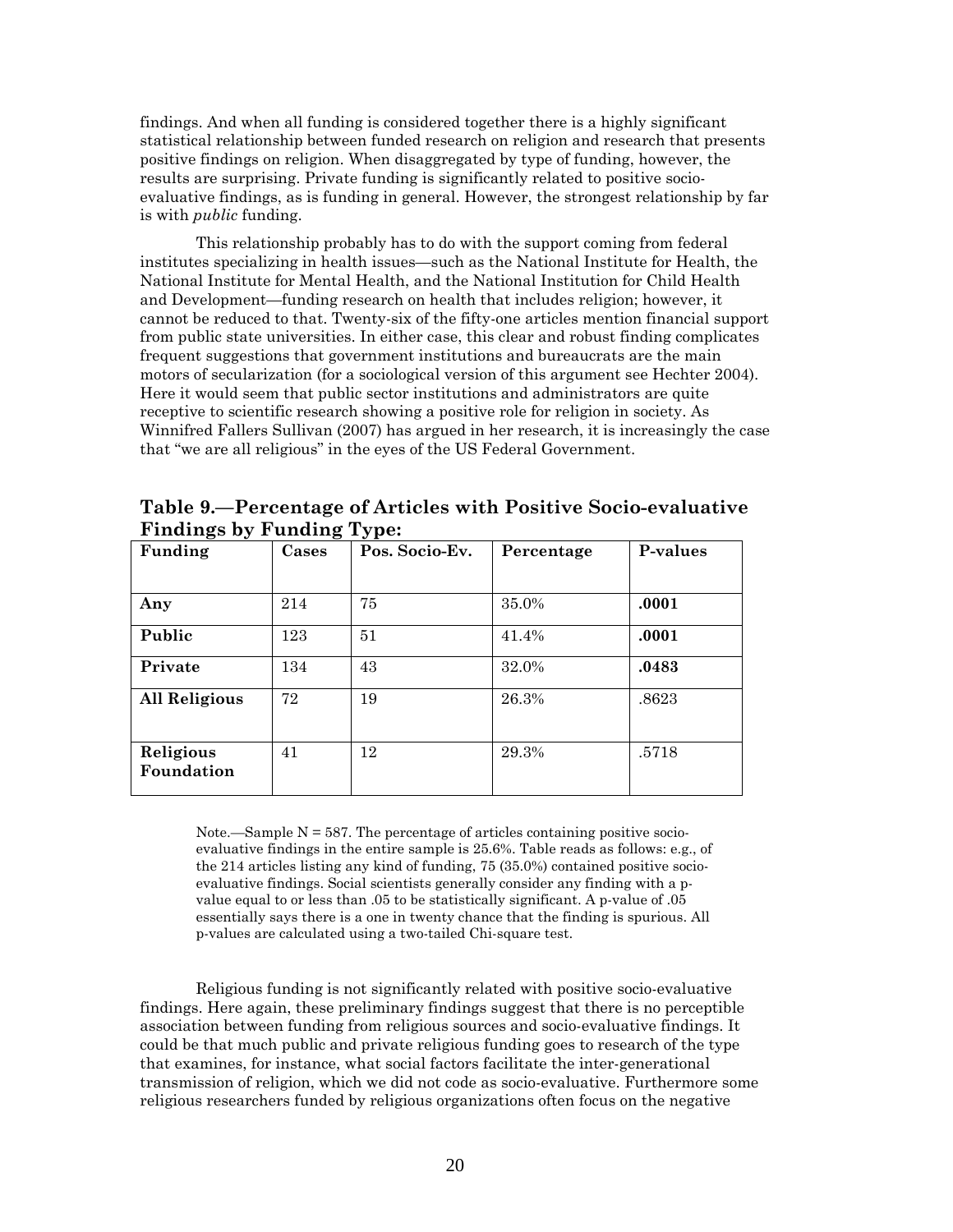consequences of the practice of specific types of religion—perhaps as part of a confessional search for proper religious practices. These types of findings are not hard to understand given the Lilly Foundation's interest in the overall health of churches. To such a perspective negative findings are as important as positive findings.[14](#page-21-0)

| Geographic<br>Context | <b>Articles</b> | Funding        | Percentage | P-values |
|-----------------------|-----------------|----------------|------------|----------|
| <b>US</b>             | 388             | 158            | 40.7%      | .002     |
| Adv. Ind. West        | 452             | 180            | 39.8%      | .002     |
| Europe                | 42              | 13             | 31.0%      | .447     |
| Asia                  | 22              | $\overline{4}$ | 18.2%      | .121     |
| <b>Middle East</b>    | 18              | 10             | 55.6%      | .086     |
| Latin America         | 21              | 7              | 33.3%      | .767     |
| <b>LDCs</b>           | 51              | 17             | 33.3%      | .635     |

**Table 10.—Articles Receiving Funding by Geographical Context:** 

Note.—Sample  $N = 588$ . The percentage of articles with funding in the entire sample is 36.4%. Table reads as follows: e.g., of the 388 articles examining a US context 158 (40.7%) listed funding. Social scientists generally consider any finding with a p-value equal to or less than .05 to be statistically significant. A p-value of .05 essentially says there is a one in twenty chance that the finding is spurious. All p-values are calculated using a two-tailed Chi-square test. The categories of geographical context are not mutually exclusive. "Advanced industrialized West" includes North America, Europe and Australia. "Less developed countries" (LDCs)" includes all Latin American, African, Middle Eastern and Asian countries except for Israel and Japan.

Does funding have a role in thematic concentration? At first glance, funding should diversify research geographically. One major impediment to doing research abroad is that it requires funding, compared to fieldwork in a local community that can feasibly be carried out without it. However, the overall trends described above do not reveal such a dynamic. At the same time that funding has increased, thematic concentration has not changed. Looking specifically at funding and geographical region, we can see that articles on the United States and/or the advanced industrialized West are significantly more likely than the rest of the sample to list funding received. If this serves as an indicator of a difference in rates of *proposed* research, it could help explain continued thematic concentration in actual *published* research. Our assumption here is that research that gets funding is more likely to get done. Research that does not get funding oftentimes gets set aside. When it does, it is

<span id="page-21-0"></span><sup>&</sup>lt;sup>14</sup> For example, Armitage and Dugan, in a study funded by the Lilly Endowment, show that while Protestant Evangelical groups do good work with at-risk urban youths, they promote traditional gender roles in such a way that fosters feelings of oppression among young women (2006, p.554). Darnell and Sherkat, in research funded by the Louisville Institute, find that fundamentalist beliefs and conservative Protestant affiliation both have substantial negative influences on educational attainment (1997).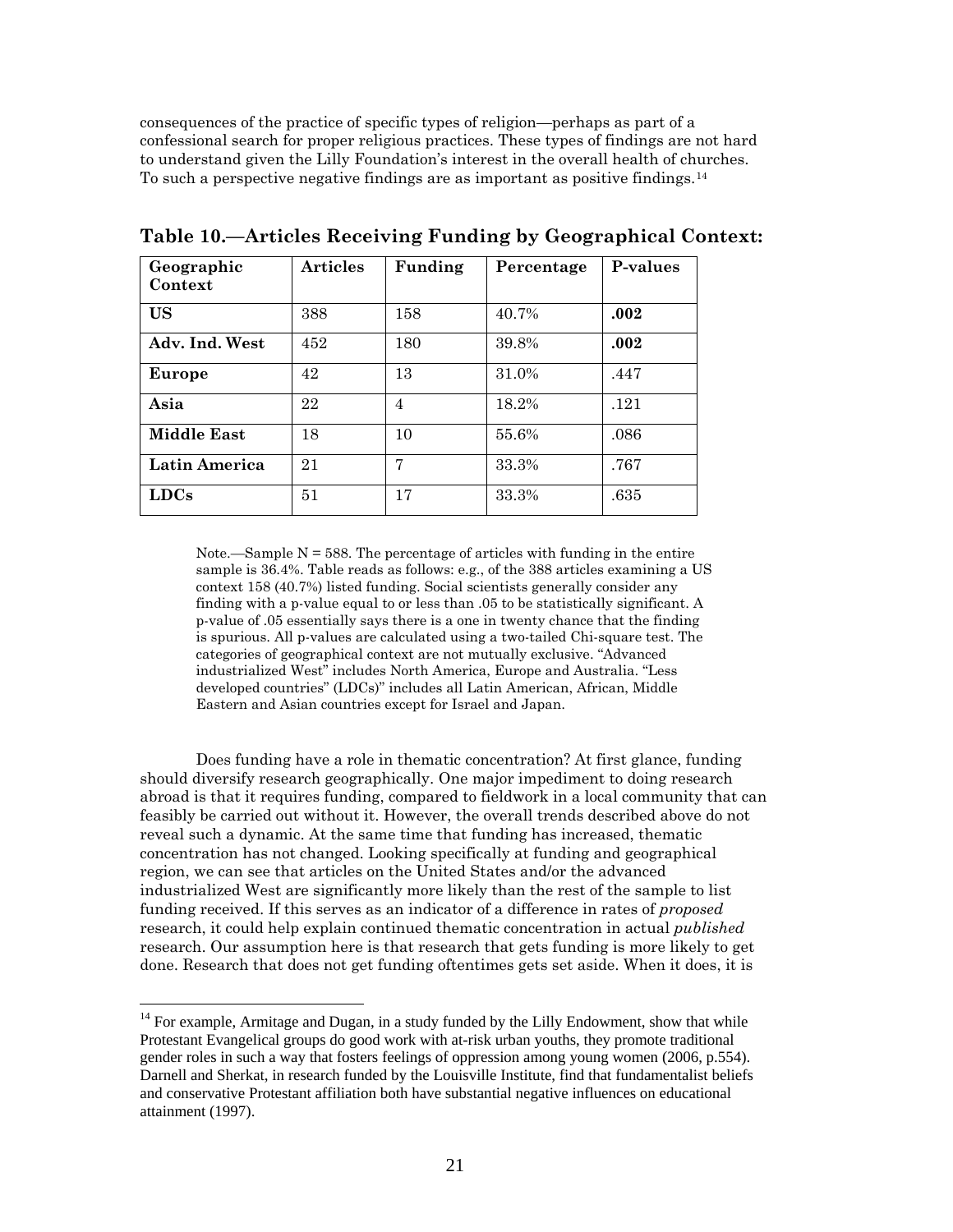relatively less likely to obtain the quality of data and analysis requisite for publication in a peer-reviewed academic journal.

Table 11 breaks down the sample using various forms of religious tradition. Articles on any form of Christianity are more likely to receive funding, but none of them quite reach statistical significance. When lumped together into the category "Judeo-Christian" (along with articles that use the term "Judeo-Christian"), they do reach statistical significance. Research on Catholicism is above average in reflecting funding, almost reaching statistical significance. This is likely due to the large number of Catholic research universities that provide internal grants for research. Research on NRMs is significantly less likely to reflect funding. Thus, while Table 10 suggests that funding might be involved in the geographic concentration of the sociology of religion, Table 11 does not show significant evidence that funding is involved in thematic concentration on various forms of Christianity. Nevertheless, small relationships are evident and may, with more data, be determined statistically significant.

| <b>Religious Tradition</b> | <b>Articles</b> | Funding | Percentage | P values |
|----------------------------|-----------------|---------|------------|----------|
| Protestant                 | 135             | 58      | 42.9%      | .0876    |
| Catholic                   | 91              | 41      | 45.0%      | .073     |
| All Non Cath<br>Christian  | 191             | 77      | 40.3%      | .212     |
| All Christian              | 263             | 106     | 40.3%      | .109     |
| Non-Christian              | 130             | 42      | 32.3%      | .241     |
| Jewish                     | 33              | 16      | 48.4%      | .149     |
| All Judeo-Christian        | 294             | 120     | 40.8%      | .043     |
| <b>NRMs</b>                | 51              | 11      | 21.5%      | .019     |
| "Religion"                 | 218             | 78      | 35.7%      | .724     |

**Table 11.—Articles Receiving Funding by Religious Tradition:** 

Note.—Sample  $N = 613$ . The percentage of articles with funding in the entire sample is 36.7%. Table reads as follows: e.g., of the 135 articles on Protestantism 58 (42.9%) listed funding. Social scientists generally consider any finding with a p-value equal to or less than .05 to be statistically significant. A p-value of .05 essentially says there is a one in twenty chance that the finding is spurious. All pvalues are calculated using a two-tailed Chi-square test. Religious tradition categories are not mutually exclusive and many articles discuss more than one. "All Christian" is more than Catholic + Protestant because it includes the many articles that simply use the term "Christian." "All Judeo-Christian" includes articles using the term "Judeo-Christian," + "All Christian" + "Jewish." But it is less than the latter two combined because of several articles that include them both "Christian" and "Jewish." "Religion" refers to articles that do not specify a religious tradition. The total number of cases depends on the independent variable; see footnote 4.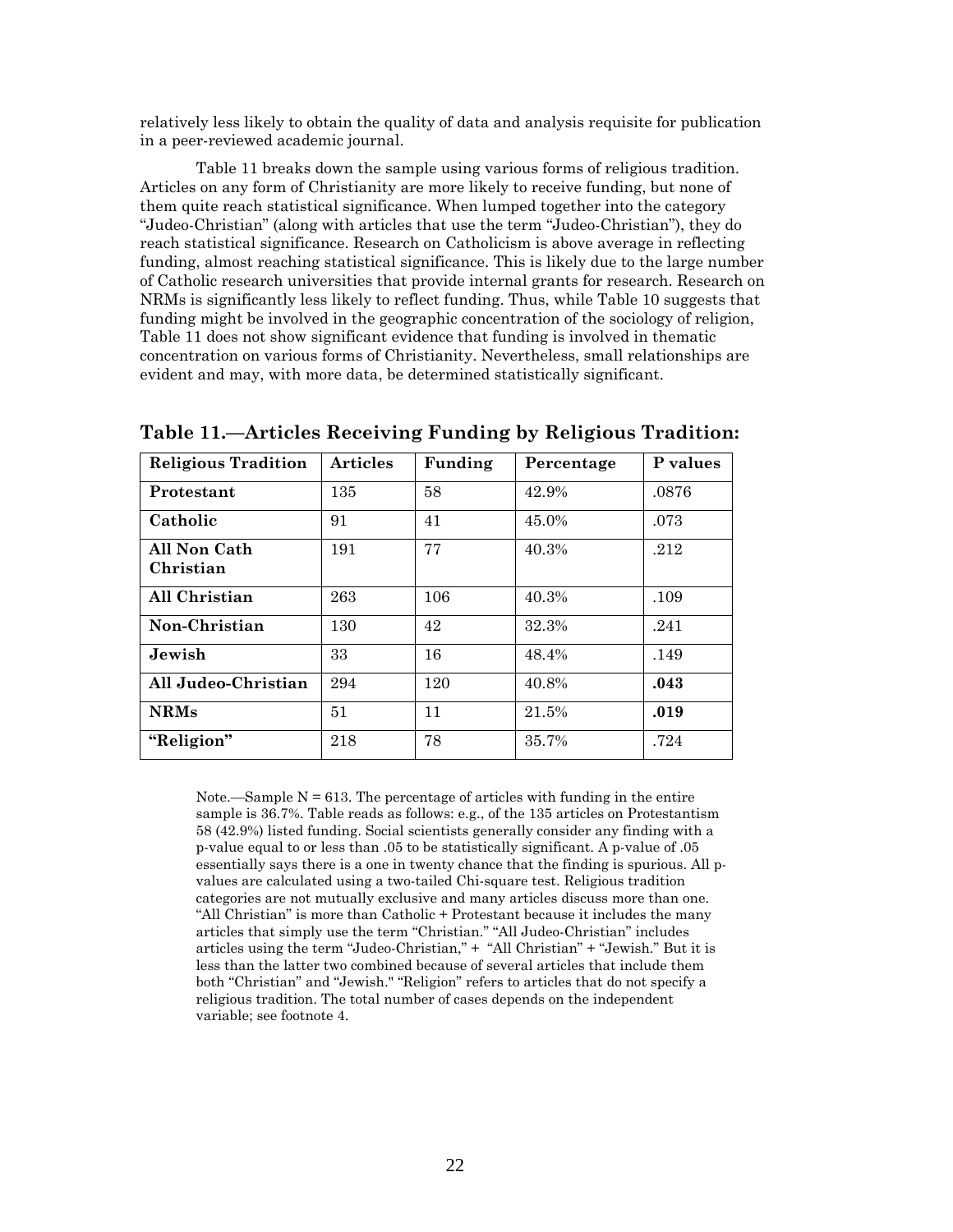#### **Summary of Findings**

This is intended to be a preliminary report on a research project still in progress. We are currently collecting more data to increase our sample size, in order to determine whether some of the relationships that currently do not reach statistical significance turn out to be spurious or significant. By way of conclusion, we would like to summarize the principal findings of the paper.

#### *The Vitality of the Sociology of Religion*

• The number of articles on religion published in the three most important general sociological journals has shown a modest increase over the past thirty years, perhaps revealing increased interest in religion within the discipline more broadly.

#### *The Emerging Strong Program*

- There is clear evidence of a strong program emerging in the sociology of religion over the past thirty years. While at the beginning of our sample it was more common for social processes to be the primary independent variables than religious processes, that tendency was progressively inverted over our thirty year period. Indeed, by the last five year period of our sample more than half of the articles had religion as an independent variable, over twice as many as had social processes as their major independent variables.
- The emergence of this strong program is significantly related to the growth in the number of articles with socio-evaluative findings overall, and with the growth of positive socio-evaluative findings in particular.
- From the beginning of the sample through the penultimate five-year period under study (1998-2002), there is a clear bifurcation in socio-evaluative trends with a clear upward trend in positive socio-evaluative findings and a clear downward trend in negative socio-evaluative findings. Indeed, by the period 1998-2002 less than five percent of journal articles on religion reported any negative socio-evaluative findings. In the last five year period, however, the trend towards bifurcation changes as negative socio-evaluative findings trend dramatically upwards. This seems to indicate a new social context in which the publication of negative socio-evaluative findings is a reasonable and acceptable professional undertaking.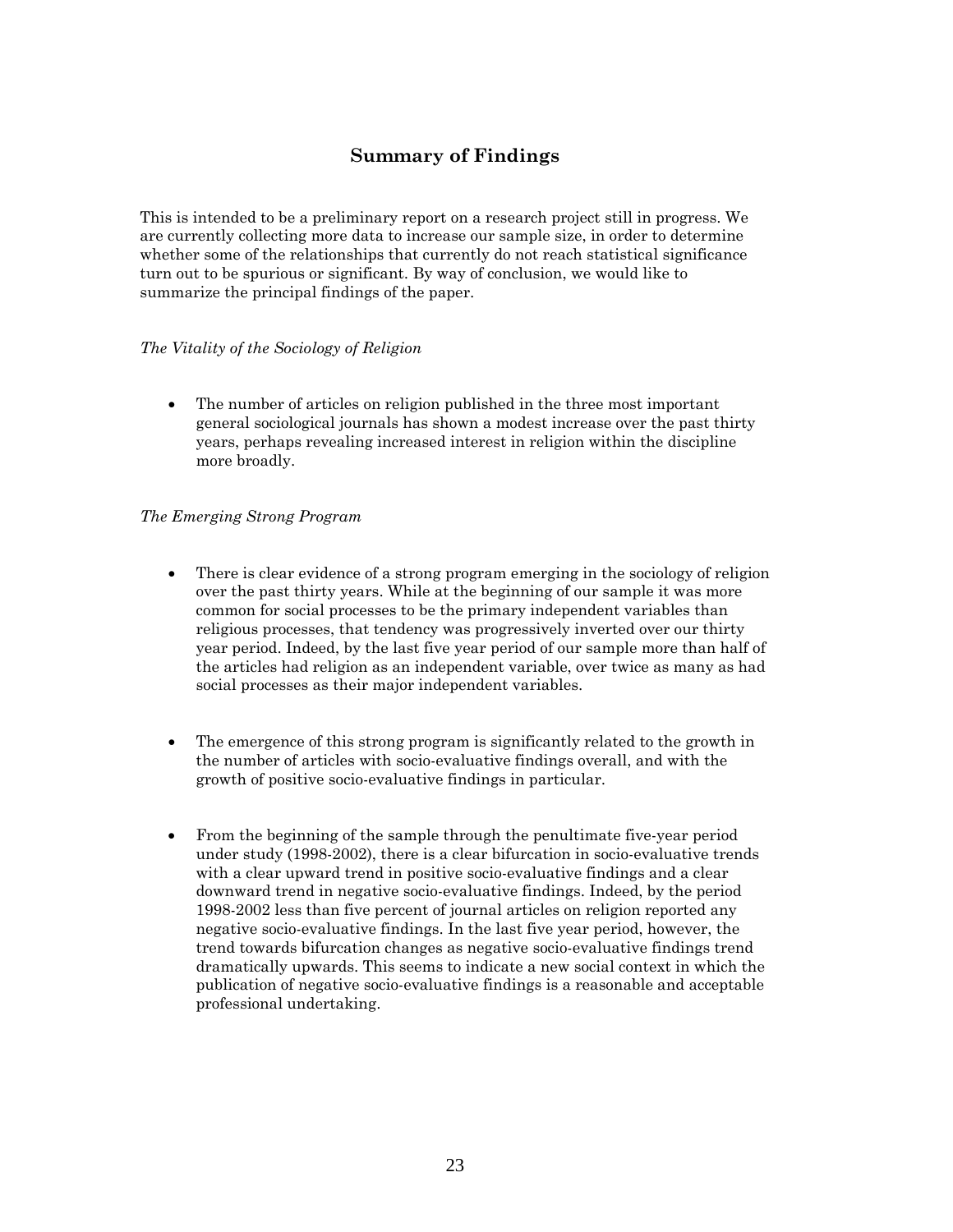#### *Thematic Concentration*

- Despite the growing importance of globalization, immigration, the growth of non-Christian religions in Western countries, and the considerable spread of Christianity in the global South, there is no evidence of any diversification of the traditional subject matter of the sociology of religion: the United States, Christianity and, more specifically, Protestantism. If there is any trend at all, it is towards a slight accentuation of thematic concentration. By the end of the sample, three quarters of all articles looked at religion in the United States and over half at Christianity.
- Research on the United States is significantly more likely to portray religion as an independent variable.
- Research on all forms of non-Catholic Christianity is significantly more likely to portray religion as an independent variable. New religious movements are significantly less likely to be portrayed as independent variables.
- However, neither research on Christianity nor on the US is more likely to report positive socio-evaluative findings. The only significant finding with respect to religious tradition is that articles on new religious movements are significantly less likely to report positive socio-evaluative findings. Geographic context does seem to have an impact on positive socio-evaluative findings but in a somewhat unexpected way: articles on Latin America and less developed countries in general are significantly more likely to include positive socioevaluative findings than other research.

#### *The Role of Funding*

- Funding of all types has increased for research on religion. Private funding, however, and especially funding from religious organizations has increased dramatically.
- Funding, however you cut it, is not related to whether religion is portrayed as an independent variable.
- Funding overall is related to positive socio-evaluative findings. Surprisingly, though, this is mainly an effect of public funding, which has by far the strongest and most significant relationship. Private funding is positively related, but at levels that are only barely significant. Only further research will help us understand the nature of this relationship; but, at minimum, the highly significant relationship between public funding and positive socio-evaluative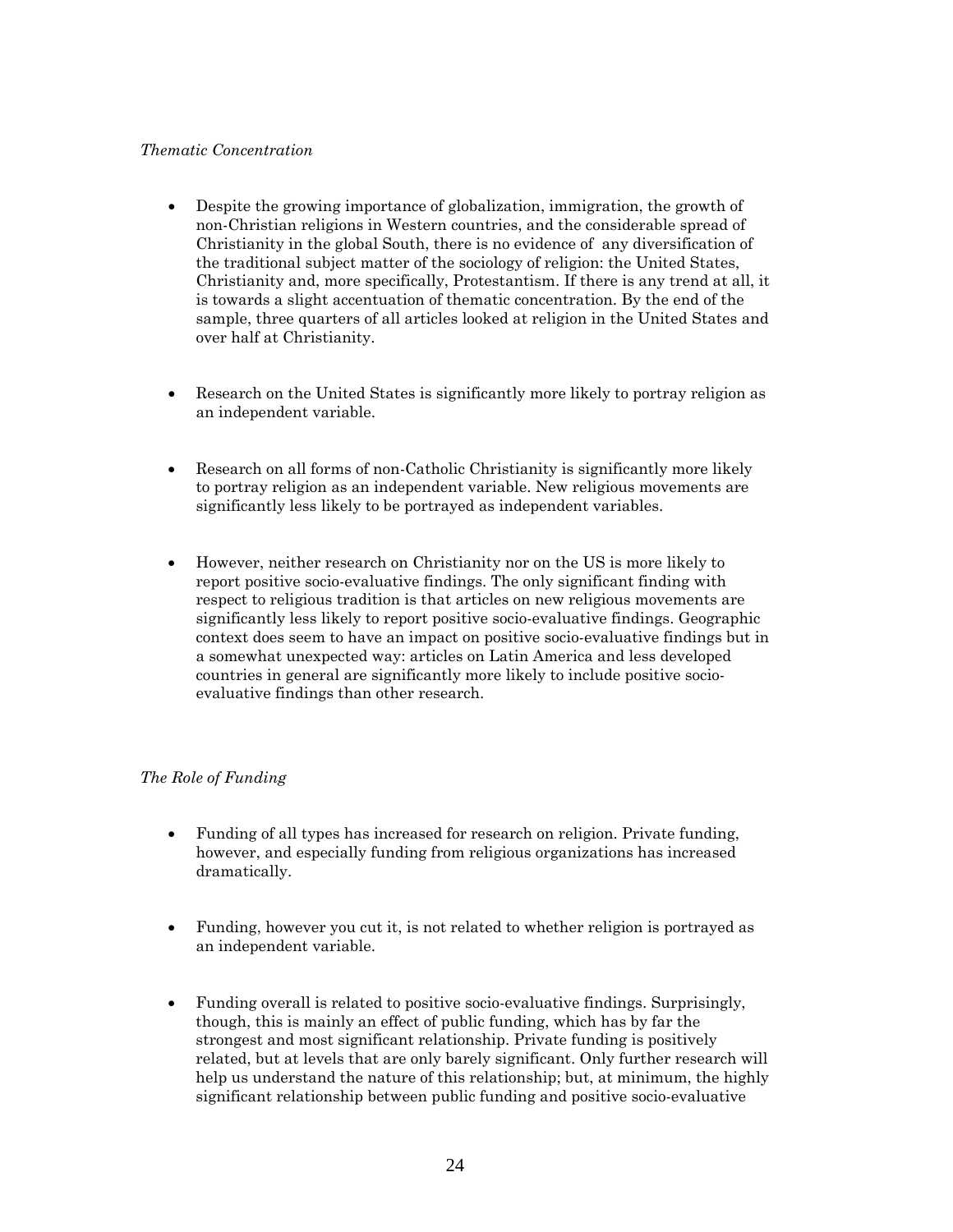findings regarding religion complicates common wisdom regarding a presumed antipathy of government bureaucracies and officials to the role of religion in society.

- The absence of a relationship between religious funding and socio-evaluative findings is notable. It suggests that rather than supporting pro-religiousness, it seems to focus its support on classic "religious sociology," in which religious scholars use sociology to engage religion, warts and all, in order to improve religious institutions and practices.
- Funding clearly seems to be part of the story regarding geographic concentration. Funding is significantly more likely to be in evidence in articles on the US and advanced industrialized countries. It is also more likely to be mentioned in research on Judeo-Christian religions. It is least likely to impact research on new religious movements and non-Christian religions.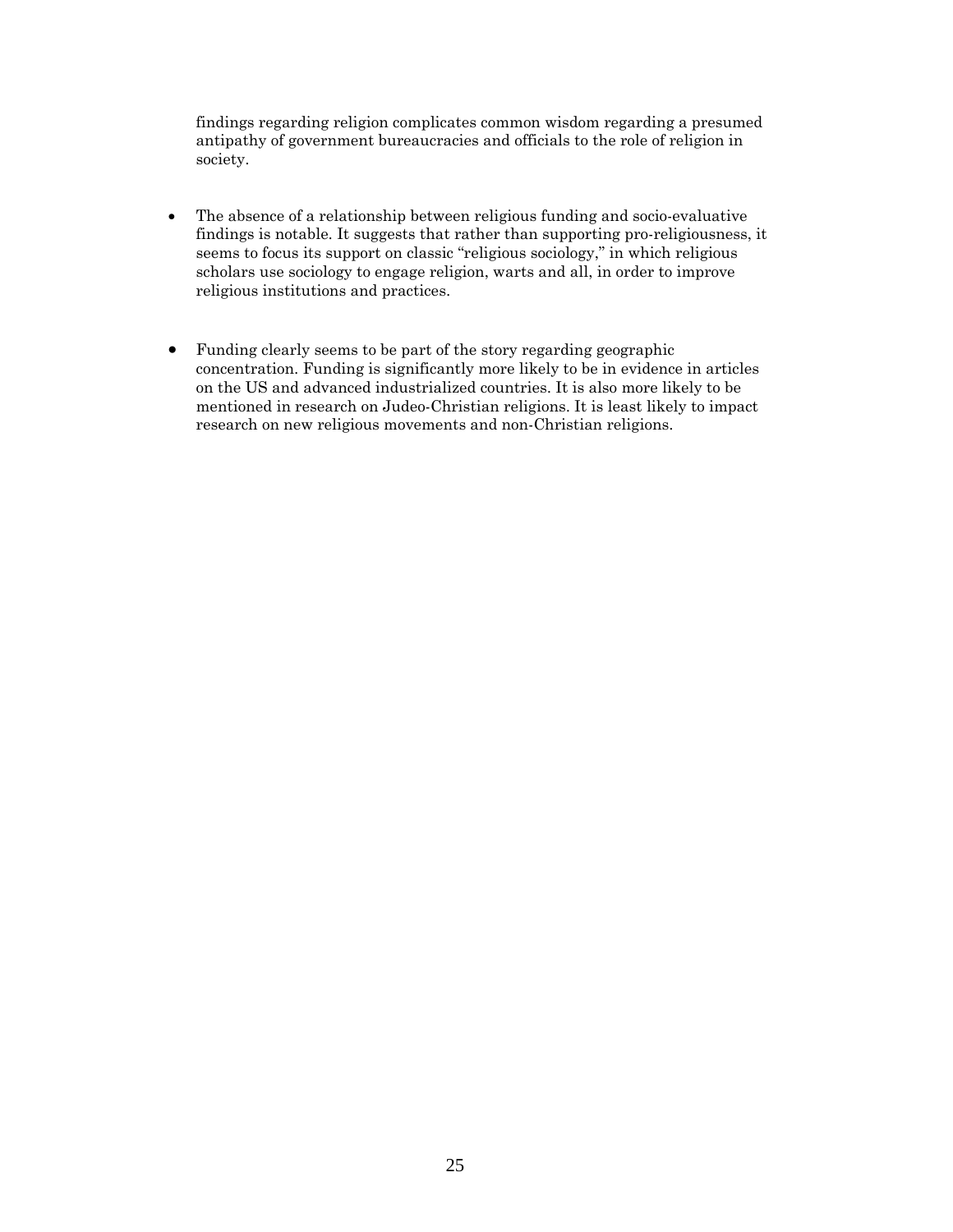#### **Methodological Appendix**

| Population: | 30 years of sociology of religion articles.                                                                                                                                                                           |
|-------------|-----------------------------------------------------------------------------------------------------------------------------------------------------------------------------------------------------------------------|
| Sample:     | All issues (from 1978-2007) of American Journal of Sociology,<br><i>American Sociological Review, Social Forces;</i> one issue per year<br>of Journal for the Scientific Study of Religion, Sociology of<br>Religion. |
|             | $N = 587$                                                                                                                                                                                                             |
| Variables:  | Religious tradition                                                                                                                                                                                                   |
|             | National context                                                                                                                                                                                                      |
|             | Funding                                                                                                                                                                                                               |
|             | Causal direction                                                                                                                                                                                                      |
|             | Socio-evaluative stance                                                                                                                                                                                               |

We chose to look at articles in peer review journals for several reasons. First, peer review journals work well to provide a coherent sample from which to draw inferences insofar as they provide a consistency of publication over time that is not true of, for example, books from university presses. Second, electronic distribution facilitates access. Third, they are normally thought to receive more consistent doubleblind review than books. Thus, the scholarship they contain is a clearer indicator of the standards of the field at any given moment. This makes them tend to be more conservative with respect to new approaches and paradigms, and thereby gives us greater assurance that the trends we perceive are not spurious.

We chose the top two national journals in sociology (*American Journal of Sociology* and *American Sociological Review*) and the top regional journal (*Social Forces*). This latter is also distinguished by a long-term interest in the sociology of religion. In these journals we chose articles that mentioned religion in the abstract. Our criteria produced a sample of 587 articles which were organized and analyzed using a software package for qualitative data analysis named Atlas.ti. Atlas.ti allowed us to carry-out open coding on the five predetermined variables. After coding was completed it also allowed us to easily combine and aggregate code values.

Some of the articles in our sample address more than one religious tradition and more than one geographic context, and thus often have different socio-evaluative findings according to the variety of their subjects, creating a lot of "noise" in the analysis. For example, an article that found Catholicism to foster community activism in Brazil but lessen it in Canada would inaccurately result in both Brazil and Canada being coded for both positive and negative findings. To confront this problem we divided some articles into more than one case when the causal model or socioevaluative findings differed based on geographical location or religious tradition. Thus when looking simply at the number of articles in the entire sample,  $N = 587$ ; when national context becomes the criteria for determining what a case is,  $N = 588$ ; and when religious tradition determines what counts as a case,  $N = 613$ .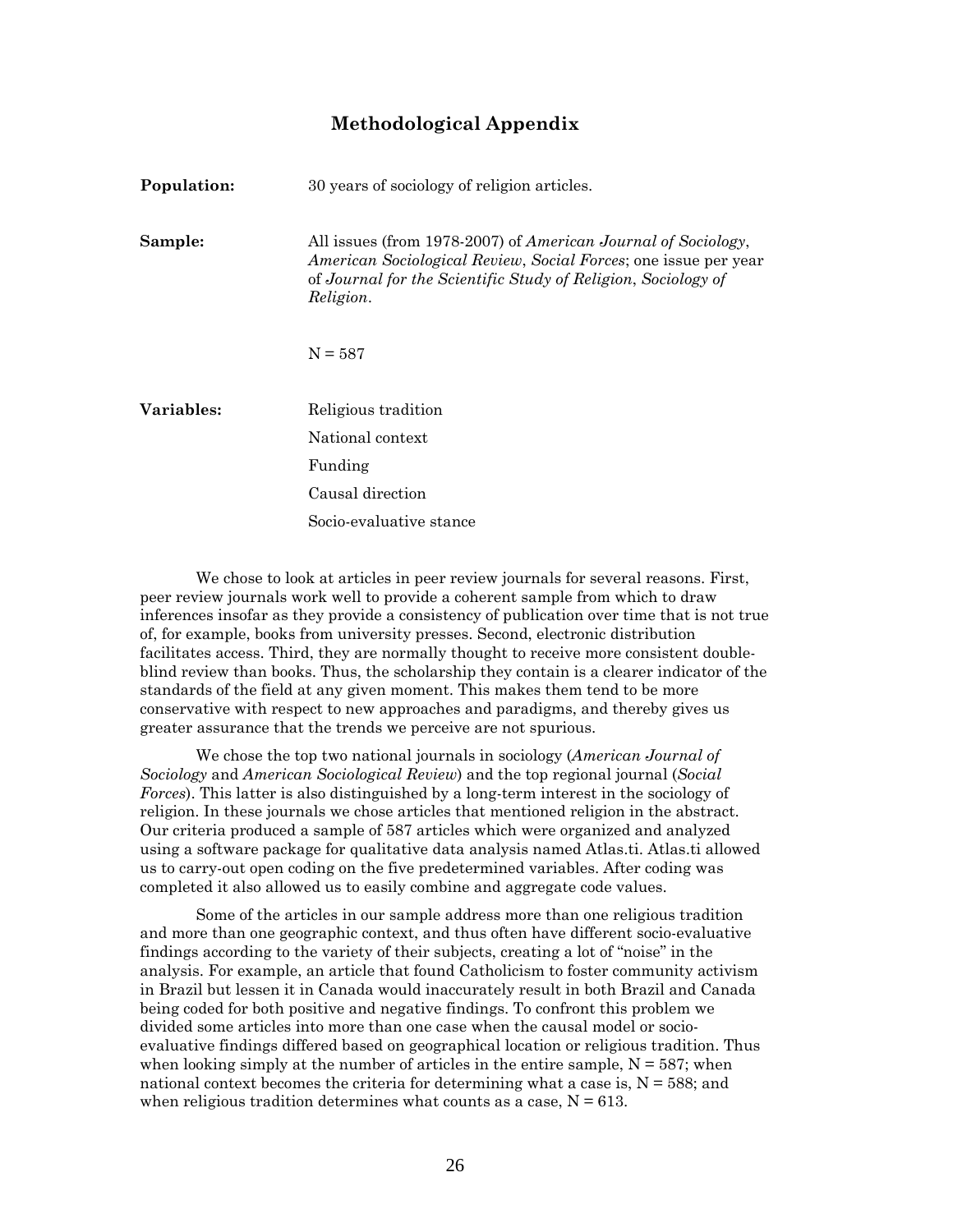#### **Coding rules**

Religious Tradition: Articles that focused on a specific religion (i.e. Christianity, Islam, Buddhism) were coded as such. If an article focused on more than one religion, these articles were given multiple values. Slightly more than one third of the articles in this analysis did not focus on a specific religious tradition. These articles were coded as "Religion."

National Context: We coded each article according to the author(s) region of interest. Some articles focused on specific countries such as the United States, Japan, or Israel. Other articles focused on large regions such as Europe, the Middle East, or the "Capitalist West." In instances where the author(s) focused on more than a single country, but not any identifiable geographic area, these articles were coded as "Multi." Additionally, some author(s) specified no specific area of interest; these articles were coded "none." Not surprisingly, the vast majority of articles with a specific regional focus (nearly sixty-five percent) examine religion in the United States.

Funding: We coded for funding based on the author(s) acknowledgment of support from an institution or set of institutions. A large majority of the articles did not acknowledge any source of funding. We distinguished between private and public. We also specified whether private funding was from religious or non-religious sources. Within religious sources we also specified religious foundations. We decided on how to code foundations by consulting their web pages to see whether or not they described their purpose in religious terms. This led us, for example, to code the Pew Foundation as simply a private foundation, while the Lilly Foundation we coded as religious. A different methodology—such as looking at different foundations' charters—could well have led to a different result.

Causal direction: We tried to code each article in all of its causal complexity, breaking down variables into "religious phenomena" and "social phenomena" and portraying their possible combinations. Not all sociological scholarship analyzes in causal terms, and in those cases where causal analysis was absent we did not impose causal logic on it. A little over 10 percent of the articles did not use causal logic. By the end we had distilled fourteen causal models used in our sample. For the purpose of analysis we divided these models into two exclusive categories (religious process as *primary* independent variable and social process as *primary* independent variable) and two nonexclusive categories (religious process as *any* independent variable and social process as *any* independent variable). In none of our analyses were there any significant differences in using these different constructions so we used the first throughout the paper except where indicated otherwise.

Socio-evaluative Conclusions: We coded an article as having a positive socio-evaluation if its findings clearly showed religion to contribute to human agency or autonomy in general or to concrete outcomes generally considered positive a the micro level (such as physical or mental health, life satisfaction, educational attainment, low deviance rates, participation in civil society, low divorce rates) and at the macro level (such as economic growth or democratic consolidation). We had a separate code for analyses that "debunked the negative" by contradicting a negative stereotype of religious practice. So, for example, an article might show that members of Baptist churches are no less likely to value science than the larger population. For the analysis we grouped these together with positive socio-evaluative findings. We coded an article as having a negative socio-evaluation if its findings clearly showed religious practice to diminish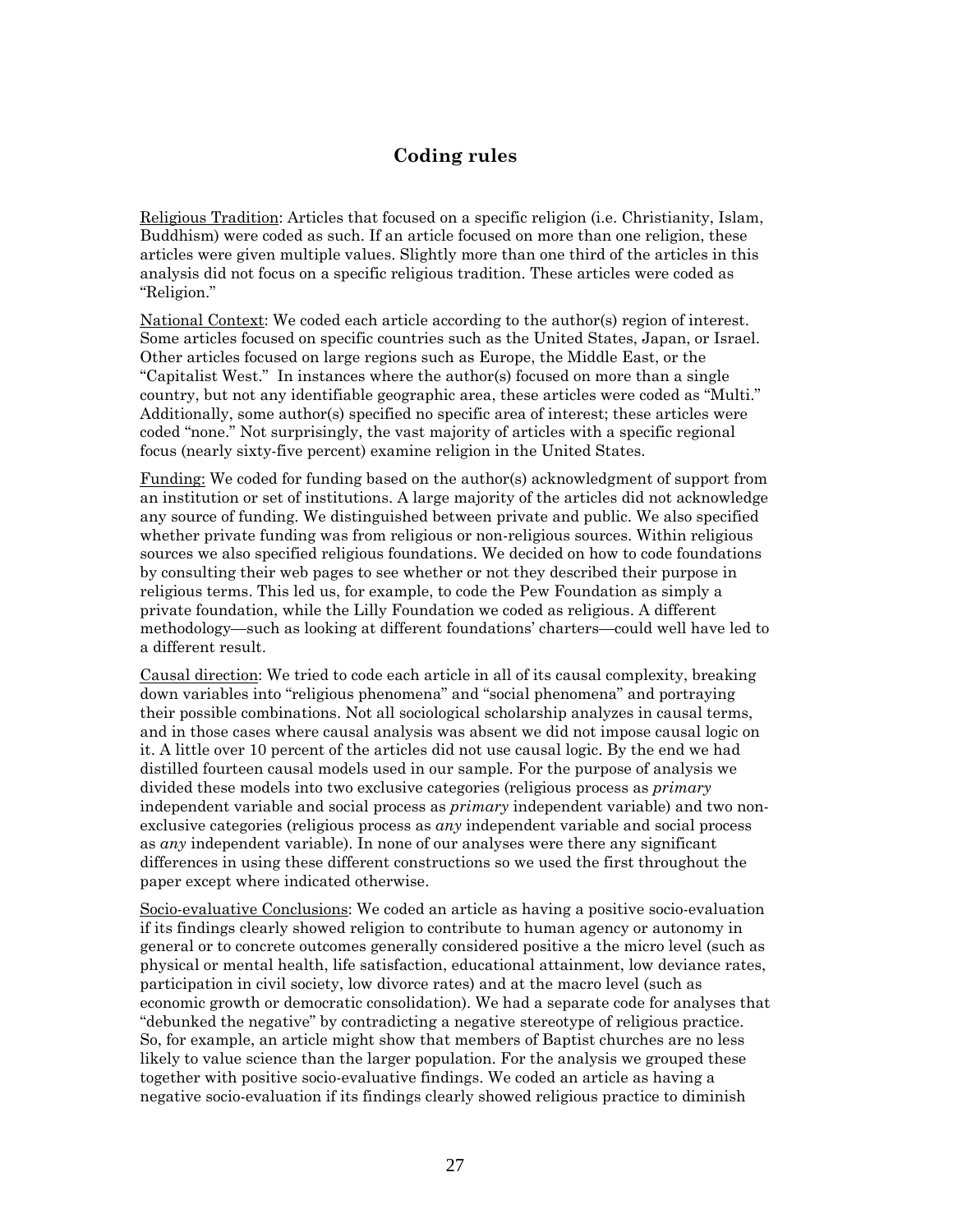human agency or autonomy in general, or to have concrete outcomes generally considered negative at the micro-level (such as stress, hysteria, maladjustment, passivity, volatility, low educational or career attainment) or at a relatively more macro level (racism, tolerance and bigotry, gender inequality, poverty and authoritarianism). We had a separate code called "debunking the positive" for articles that contradicted widely held positive socio-evaluative findings. So, for example, an article might show that, despite common sociological wisdom, Catholic practice does not reduce levels of suicide. We combined this with negative findings for some of our analysis. Articles that provided both positive and negative socio-evaluative findings were coded as such. In other words, articles could have more than one value of this variable.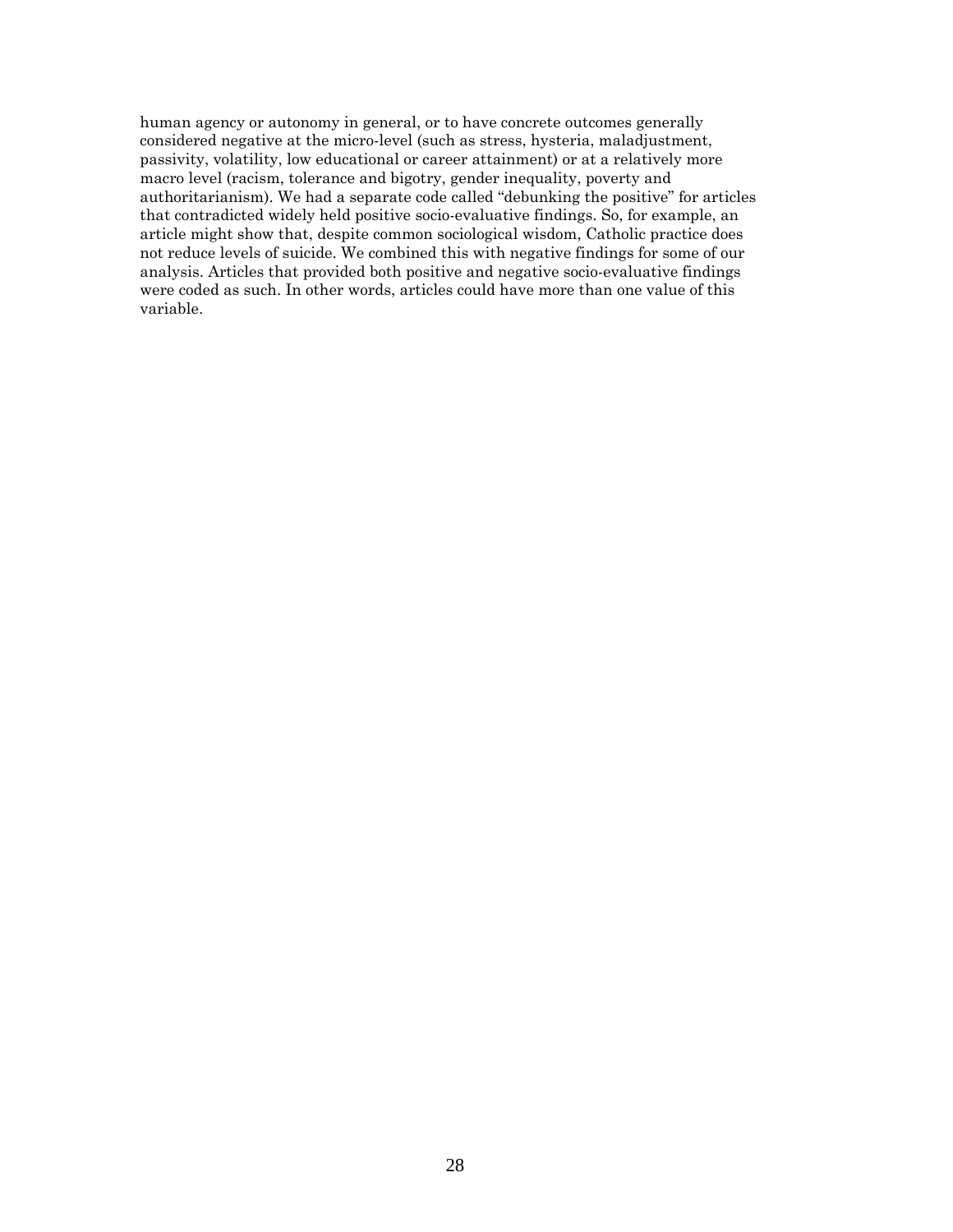#### **Works Cited**

Adriance, Madeleine. 1985. "Opting for the Poor: A Social-Historical Analysis of the Changing Brazilian Catholic Church.**"** *Sociological Analysis*, Vol. 46, No. 2: 131-146.

Alexander, Jeffrey C. 2003. The *Meanings of Social Life: A Cultural Sociology.* New York: Oxford University Press.

 —. 1988. *Action and its Environments: Toward a New Synthesis.* New York: Columbia University Press.

Armitage Janet S. and Rhonda E. Dugan. 2006. "Marginalized Experiences of Hispanic Females in Youth-Based Religious Groups." *Journal for the Scientific Study of Religion*, Vol.45 No. 2: 217-231.

Asad, Talal. 1993. *Genealogies of Religion: Discipline and Reasons of Power in Christianity and Islam*. Baltimore: Johns Hopkins University Press.

Bainbridge, William Sims. 1989. "The Religious Ecology of Deviance." *American Sociological Review*, Vol. 54, No. 2:288-295.

Barnes, Barry, David Bloor, and John Henry. 1996. *Scientific Knowledge: A Sociological Analysis*. Chicago: University of Chicago Press.

Beckford, James A. 2000. "'Start Together and Finish Together': Shifts in the Premises and Paradigms Underlying the Scientific Study of Religion." *Journal for the Scientific Study of Religion*, Vol. 39, No. 4: 481-495.

Bender, Courtney. 2003. *Heaven's Kitchen: Living Religion at God's Love We Deliver.* Chicago: University of Chicago Press.

Beyer, Peter. 2000. "Not in my Backyard: Studies of Other Religions in the Context of SSSR RRA Meetings." *Journal for the Scientific Study of Religion*, Vol. 39, No. 4, 50th Anniversary Issue: Moving Forward by Looking Back: A Half-Century of the SSSR, RRA, and Social Scientific Research on Religion: 525-530.

Bloor, David. 1991 [1976]. *Knowledge and Social Imagery*. Chicago: University of Chicago Press.

Cadge, Wendy. 2005. *Heartwood: The First Generation of Theravada Buddhism in America.* Chicago: University of Chicago Press.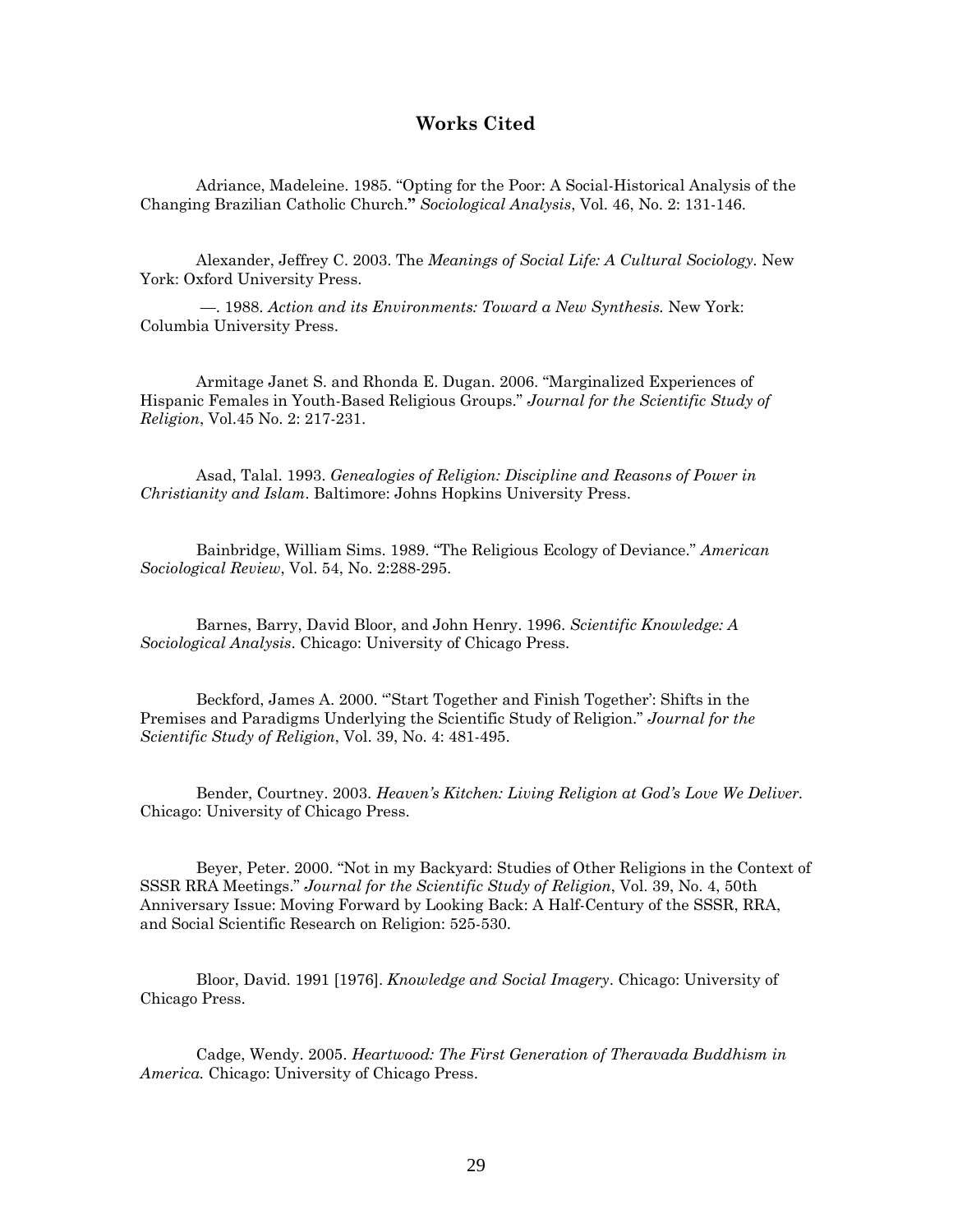Carroll, Michael P. 2007. *American Catholics in the Protestant Imagination: Rethinking the Academic Study of Religion.* Baltimore: Johns Hopkins University Press.

Chakrabarty, Dipesh. 2000. *Provincializing Europe: Postcolonial Thought and Historical Difference*. Princeton: Princeton University Press.

Chaves, Mark and Philip S. Gorski. 2001. "Religious Pluralism and Religious Participation." *Annual Review of Sociology*, Vol. 27: 261–81.

Chong, Kelly. 2008. *Deliverance and Submission: Evangelical Women and the Negotiation of Patriarchy in South Korea*. Cambridge: Harvard University Press.

Culler, Jonathan D. 1983. *On Deconstruction: Theory and Criticism after Structuralism.* Ithaca: Cornell University Press.

Darnell, Alfred and Darren Sherkat. 1997. "The Impact of Protestant Fundamentalism on Educational Attainment." *American Sociological Review,* Vol. 62 No. 2: 306-15.

Davidman, Lynn. 1991. *Tradition in a Rootless World: Women Turn to Orthodox Judaism.* Berkeley: University of California Press.

Davis, Nancy J. and Robert V. Robinson. 2006. "The Egalitarian Face of Islamic Orthodoxy: Support for Islamic Law and Economic Justice in Seven Muslim-Majority Nations." *American Sociological Review*, Vol. 71 No. 2: 167-90.

Demerath, N.J. III. 2003. "Diagnosing the Reverend Dr. Dumpity 'After the Fall'." In Demerath, N.J.III, Mary Jo Neitz, Robert Wuthnow, and Mayer N. Zald. 2003. "Progress and Cumulation in the Sociology of Religion: A Symposium." *Journal for the Scientific Study of Religion.* Vol. 42 No. 1: 1-15.

Dobbelaere, Karel. 2000. "From Religious Sociology to Sociology of Religion: Towards Globalization?" *Journal for the Scientific Study of Religion*, Vol. 39, No. 4, 50th Anniversary Issue: Moving Forward by Looking Back: A Half-Century of the SSSR, RRA, and Social Scientific Research on Religion: 433-447.

Dudley, Roger L., Patricia B. Mutch and Robert J. Cruise. 1987. "Religious Factors and Drug Usage among Seventh-Day Adventist Youth in North America." *Journal for the Scientific Study of Religion*, Vol. 26, No. 2: 218-233.

Durkheim, Emile. 1973. "The Dualism of Human Nature and its Social Conditions." In *Emile Durkheim, 1858-1917*, ed. Kurt Wolff, 325-340. Columbus: Ohio State Press.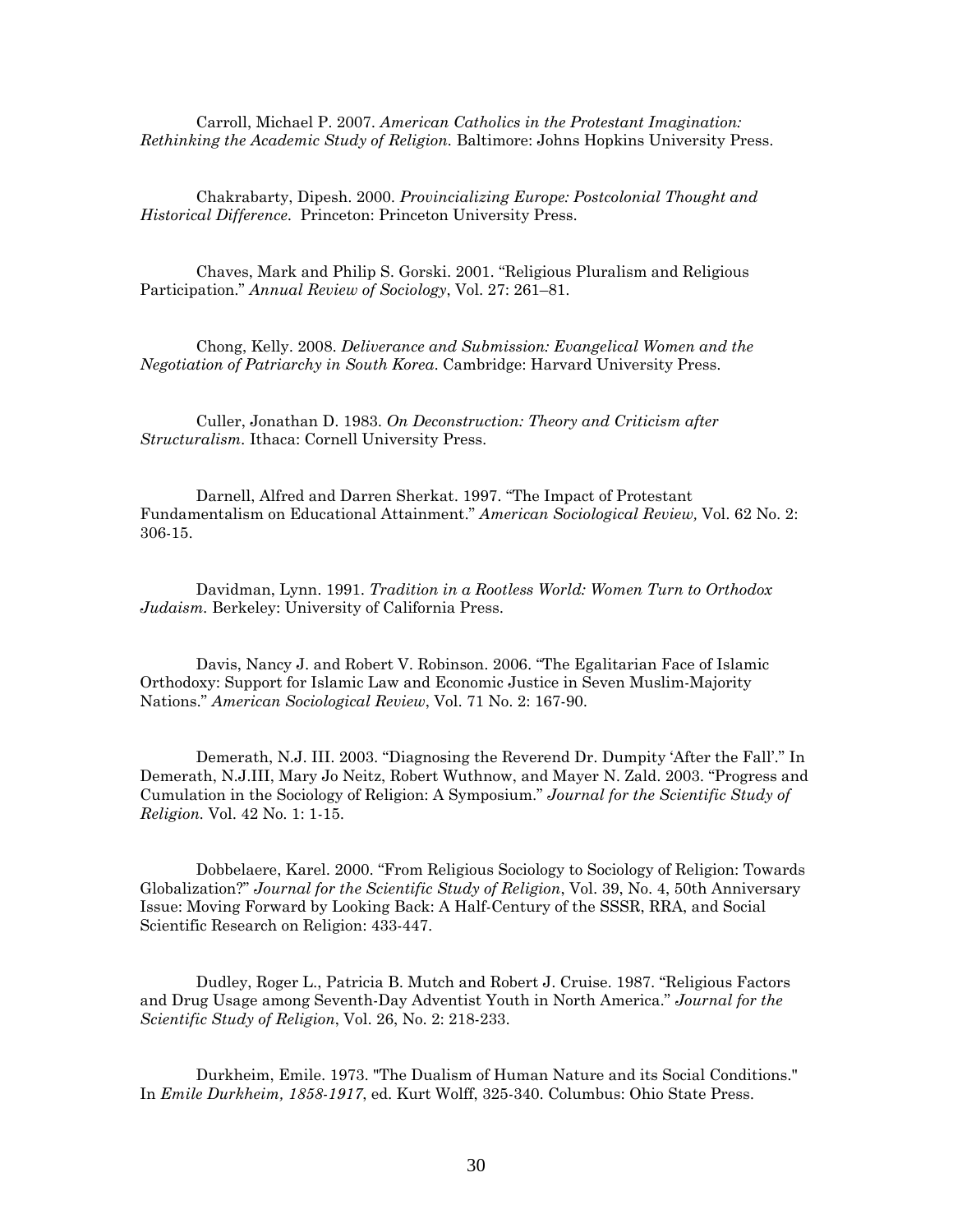Ebaugh, Helen Rose. 2002. "Return of the Sacred: Reintegrating Religion in the Social Sciences." *Journal for the Scientific Study of Religion*, Vol. 41, No. 3: 385-395.

Ebaugh, Helen Rose and Janet Saltzman Chafetz. 2000. "Structural Adaptations in Immigrant Congregations." *Sociology of Religion*, Vol. 61, No. 2: 135-153.

Edgell, Penny. 2008. "We Still Don't Know If Christianity 'Works,' Much Less Why: Response to Smith." *Sociology of Religion*, Vol. 69 No. 4: 445-452.

—. 2006. *Religion and Family in a Changing Society*. Princeton: Princeton University Press.

Ellison, Christopher G., David A. Gay, and Thomas A. Glass. 1989. "Does Religious Commitment Contribute to Individual Life Satisfaction?" *Social Forces*, Vol. 68 No. 1: 100- 123.

Ellison, Christopher G. and Darren E. Sherkat, 2008. "The Sociology of Religion in the 21st Century: Introduction." *Sociological Spectrum,* Vol. 28: 417-420.

Fave, L. Richard Della and George A. Hillery Jr. 1980. "Status Inequality in a Religious Community: The Case of a Trappist Monastery." *Social Forces*, Vol. 59 No. 1:.62-84.

Gaede, S.D. 1985. *Where Gods May Dwell: Understanding the Human Condition.* Grand Rapids MI: Zondervan.

Gilligan, Carol. 1982. *In a Different Voice: Psychological Theory and Women's Development*. Cambridge, MA: Harvard University Press.

Haddad, Simon and Hilal Khashan. 2003. "Lebanese Muslim Views of September 11." *Journal for the Scientific Study of Religion*, Vol. 42 No. 2: 291-8.

Hechter, Michael. 2004. "From Class to Culture," *American* 

*Journal of Sociology*, Vol.110 No.2: 400-445.

Hewitt, W.E. 1987. "Basic Christian Communities of the Middle-Classes in the Archdiocese of Sao Paulo." *Sociological Analysis*, Vol. 48 No. 2: 158-66.

—. 1992. "The Social Justice Program of the Canadian Catholic Church: An International Case-Comparative Analysis." *Sociological Analysis*. 53 (2), pp.141-58.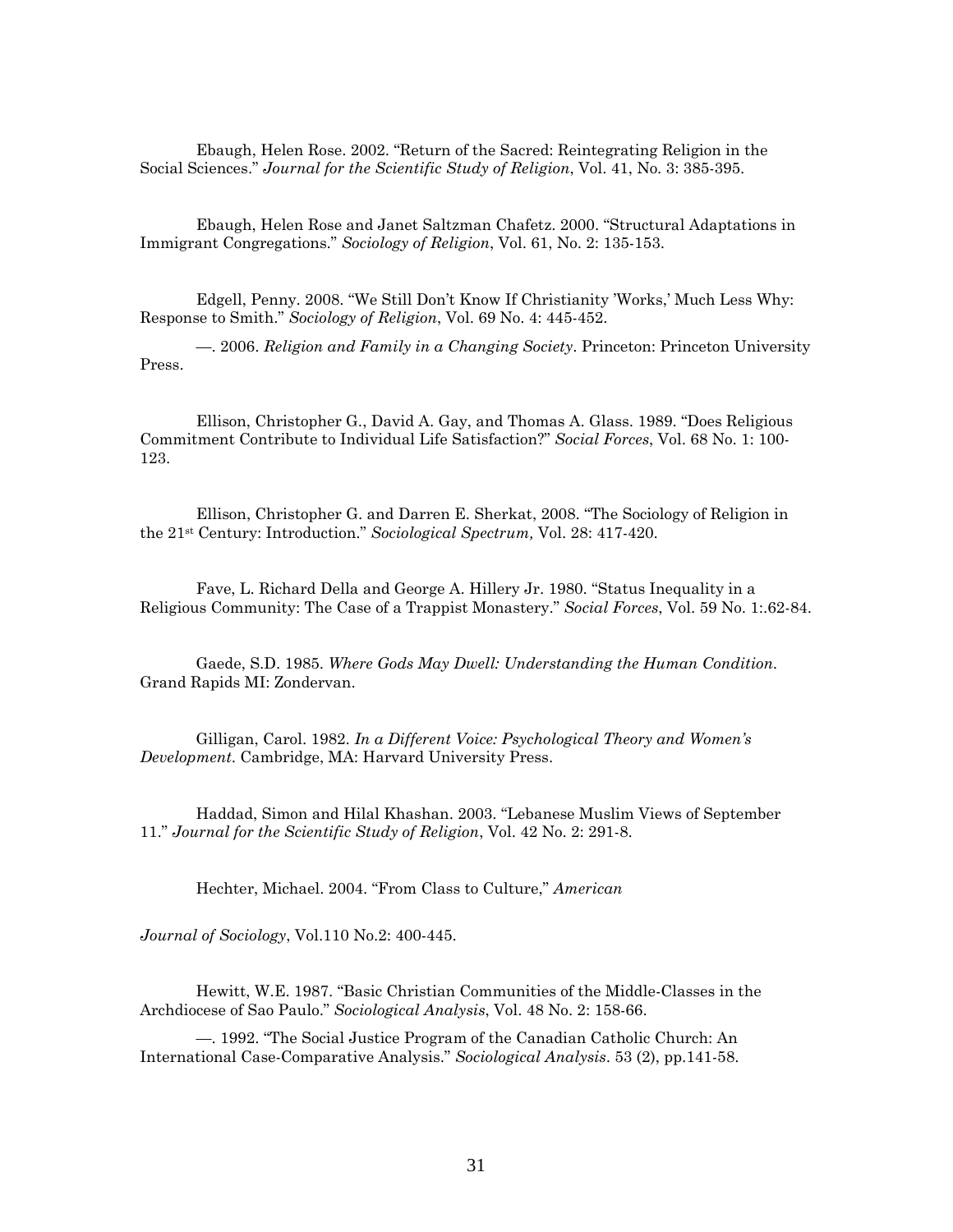Hodegenu-Sotelo, Pierrette. 2008. *God's Heart Has No Borders: How Religious Activists are Working for Immigrant Rights.* Berkeley: University of California Press.

Kant, Immanuel. 1998. *Groundwork of the metaphysics of morals*. Tr. Mary J. Gregor. New York: Cambridge University Press.

Kass, Jared D., Richard Friedman, Jane Leserman, Patricia C. Zuttermeister, and Herbert Benson. 1991. "Health Outcomes and a New Index of Spiritual Experience." *Journal for the Scientific Study of Religion*, Vol. 30, No. 2: 203-211.

Keister, Lisa A. 2003. "Religion and Wealth: The Role of Religious Affiliation and Participation in Early Adult Asset Accumulation." *Social Forces*, Vol. 82 No. 1: 175-207.

Levine, Donald N. 1995. *Visions of the Sociological Tradition*. Chicago: University of Chicago Press.

Lichterman, Paul. 2005. *Elusive Togetherness: Church Groups Trying to Bridge America's Divisions*. Princeton: Princeton University Press.

Lilly Endowment Inc., Religion Program. www.lillyendowment.org/religion.html. Accessed April 2008.

Lindsay, Michael. 2007. *Faith in the Halls of Power: How Evangelicals Joined the American Elite*. New York: Oxford Univeristy Press.

Metanexus Foundation. www.metanexus.net. Accessed April 2008.

Moon, Dawne. 2004. *God, Sex and Politics: Homosexuality and Everyday Theologies.* Chicago: University of Chicago Press.

Neitz, Mary Jo. 2000. "The Mainline Sidelined: The Sociology of Religion Unbound." *Journal for the Scientific Study of Religion*, Vol. 39, No. 4, 50th Anniversary Issue: Moving Forward by Looking Back: A Half-Century of the SSSR, RRA, and Social Scientific Research on Religion: 509-514

Olsen, Daniel V. 1999. "Religious pluralism and U.S. church membership: a reassessment." *Sociology of Religion*, Vol. 60: 149-173.

—. 1998. Religious pluralism in contemporary U.S. counties. *American Sociological Review*, Vol. 63: 759-761.

Orsi, Robert A. 2005. *Between Heaven and Earth: The Religious Worlds People Make and the Scholars Who Study Them.* Princeton: Princeton University Press.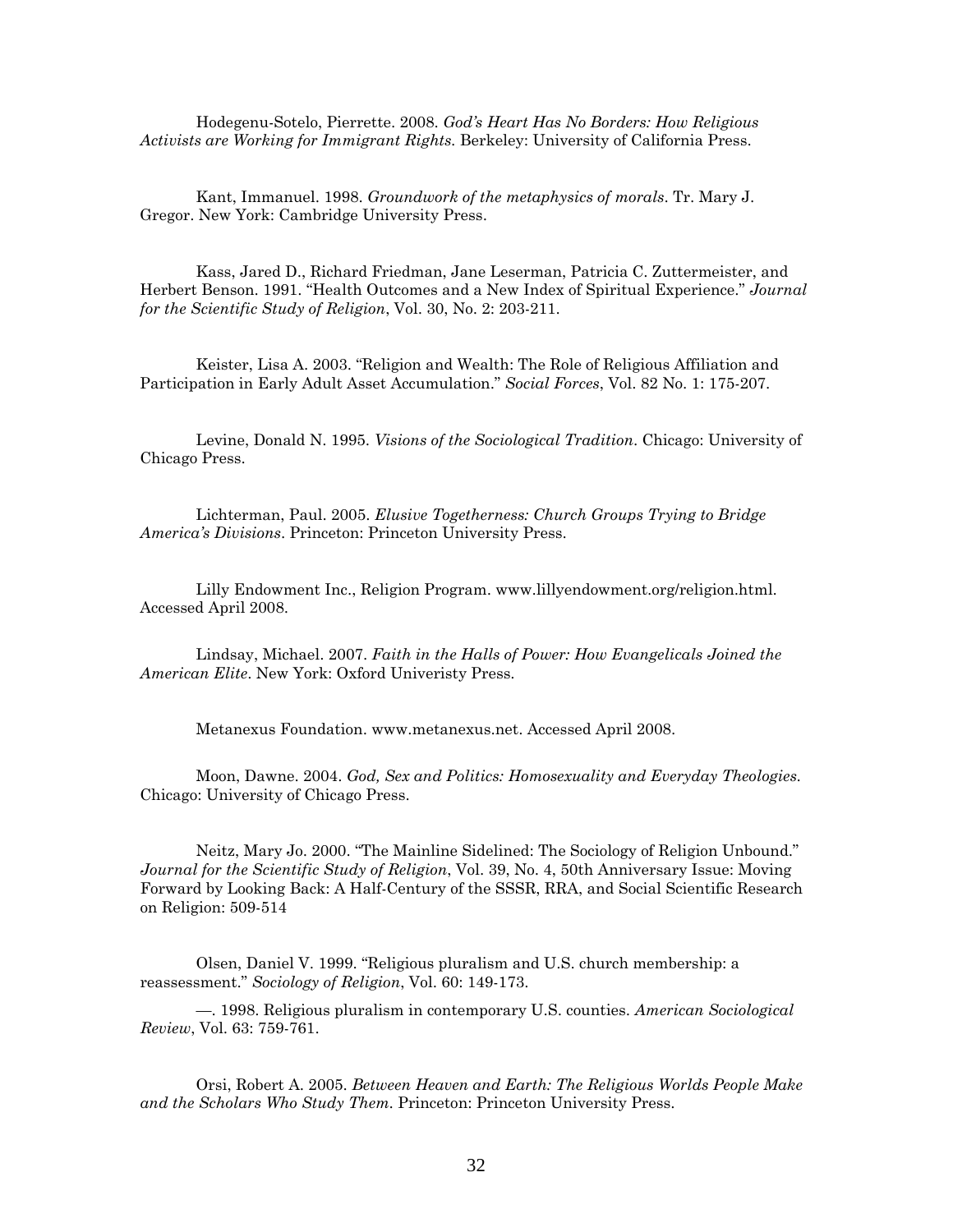Parsons, Talcott. 1937. *The Structure of Social Action Vol.I.* New York: The Free Press.

Ragin, Charles C. 1987. *The Comparative Method: Moving Beyond Qualitative and Quantitative Strategies*. Berkeley: University of California Press.

Regnerus, Mark D. 2003. "Linked Lives, Faith, and Behavior: Intergenerational Religious Influence on Adolescent Delinquency." *Journal for the Scientific Study of Religion*, Vol. 42 No. 2: 189-203.

Richard, Alan J., David C. Bell and Jerry W. Carlson. 2000. "Individual Religiosity, Moral Community, and Drug User Treatment." *Journal for the Scientific Study of Religion*, Vol. 39, No. 2: 240-246.

Riesebrodt, Martin, 2008. "Theses on a Theory of Religion." *International Political Anthropology*, Vol. 1 No. 1: 25-41.

Rosaldo, Michelle Zimbalist. 1974. "Women, Culture, and Society: A Theoretical Overview." In *Women, Culture and Society*, ed. Michelle Zimbalist Rosaldo and Louise Lamphere, 17-42. Stanford: Stanford University Press.

Sherkat, Darren and Christopher Ellison. 1999. "Recent Developments and Current Controversies in the Sociology of Religion." *Annual Review of Sociology*, Vol. 25: 363-394.

Sloane, Douglas M. and Raymond H. Potvin. 1986. "Religion and Delinquency: Cutting Through the Maze." *Social Forces*, Vol. 65, No. 1: 87-105.

Smilde, David. 2007. *Reason to Believe: Cultural Agency in Latin American Evangelicalism.* Berkeley: University of California Press.

—. 2005. "A Qualitative Comparative Analysis of Conversion to Venezuelan Evangelicalism: How Networks Matter." *The American Journal of Sociology*, Vol. 111 No. 3: 757-796.

Smith, Christian. 2008. "*Future Directions* in the Sociology of Religion." *Social Forces*, Vol. 86 No. 4: 1561-1589.

—. 2003. *Moral Believing Animals: Human Personhood and Culture*. Oxford: Oxford University Press.

—. 1994. "The Spirit and Democracy: Base Communities, Protestantism, and Democratization in Latin America." *Sociology of Religion*, Vol. 55 No. 2: 119-43.

Smith, Dorothy E. 1990. *The Conceptual Practices of Power: A Feminist Sociology of Knowledge.* Boston: Northeastern University Press.